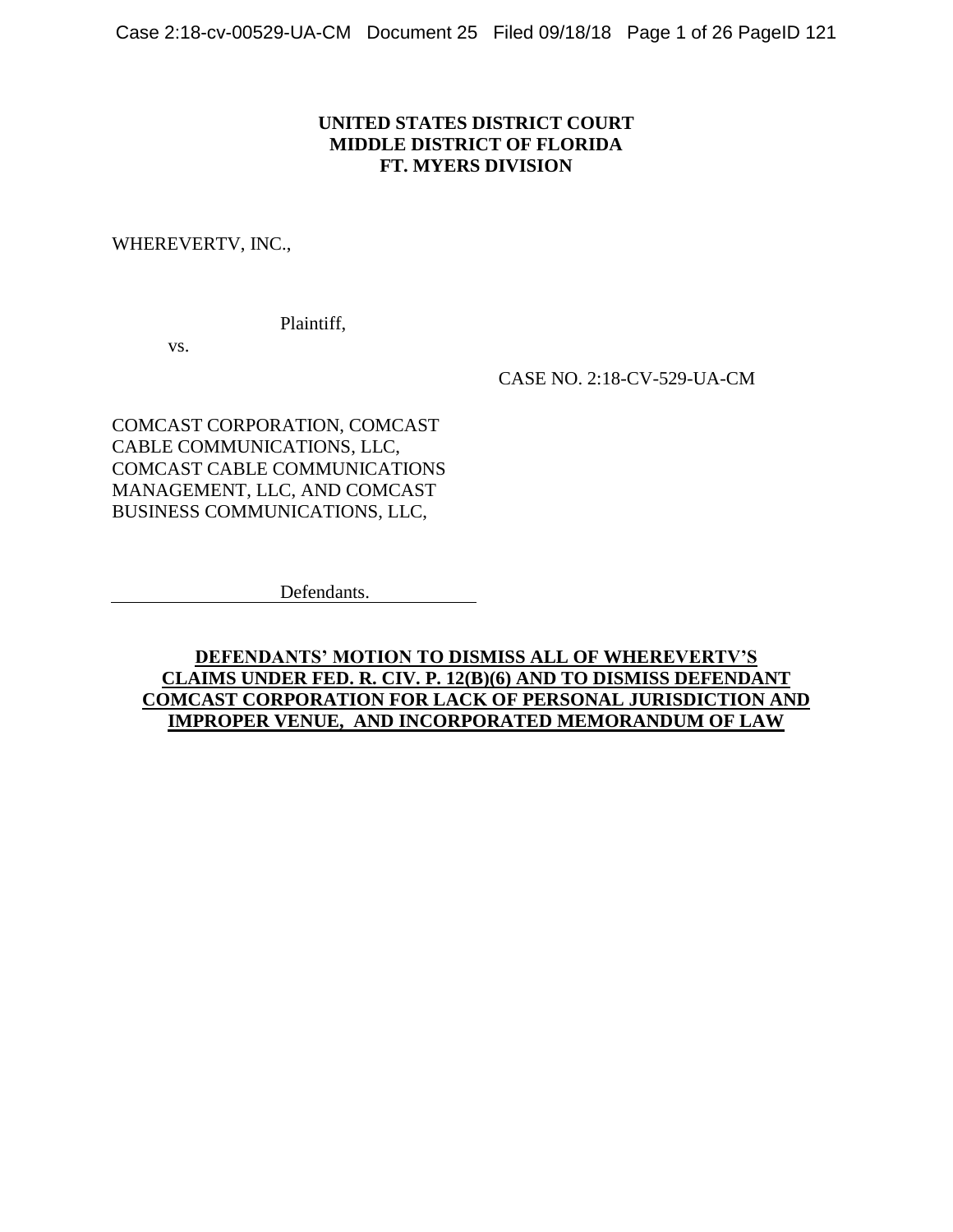# **TABLE OF CONTENTS**

| I.   |           |                                                                                                                                                                                                                                                                                                                       |                                                                                                                                                                                                                                                                                      |  |  |  |  |
|------|-----------|-----------------------------------------------------------------------------------------------------------------------------------------------------------------------------------------------------------------------------------------------------------------------------------------------------------------------|--------------------------------------------------------------------------------------------------------------------------------------------------------------------------------------------------------------------------------------------------------------------------------------|--|--|--|--|
| II.  |           |                                                                                                                                                                                                                                                                                                                       |                                                                                                                                                                                                                                                                                      |  |  |  |  |
| III. |           |                                                                                                                                                                                                                                                                                                                       |                                                                                                                                                                                                                                                                                      |  |  |  |  |
|      | A.        |                                                                                                                                                                                                                                                                                                                       |                                                                                                                                                                                                                                                                                      |  |  |  |  |
|      | <b>B.</b> |                                                                                                                                                                                                                                                                                                                       |                                                                                                                                                                                                                                                                                      |  |  |  |  |
| IV.  |           |                                                                                                                                                                                                                                                                                                                       | THE COURT SHOULD DISMISS THE COMPLAINT IN ITS ENTIRETY<br>BECAUSE IT FAILS TO PLAUSIBLY ALLEGE DIRECT INFRINGEMENT<br>UNDER 35 U.S.C. § 271(a), INDIRECT INFRINGEMENT UNDER 35 U.S.C. §                                                                                              |  |  |  |  |
|      | A.        |                                                                                                                                                                                                                                                                                                                       | WhereverTV's direct infringement claims should be dismissed because the                                                                                                                                                                                                              |  |  |  |  |
|      |           | 1.                                                                                                                                                                                                                                                                                                                    | WhereverTV failed to plausibly allege direct infringement because<br>the complaint does not even address certain claim limitations,<br>including the recited "server" being "distinct from" the alleged                                                                              |  |  |  |  |
|      |           | 2.                                                                                                                                                                                                                                                                                                                    | WhereverTV fails to plausibly allege direct infringement because the<br>complaint fails to plead any fact demonstrating that the accused<br>Comcast device provides an "interactive program guide (IPG) listing<br>at least one channel of video content" from an MSO and a non-MSO8 |  |  |  |  |
|      |           | 3.                                                                                                                                                                                                                                                                                                                    | WhereverTV fails to plausibly allege any fact demonstrating that the<br>accused Comcast device provides an interactive program guide<br>application that allows for the interactive program guide "to be<br>configured by a user with respect to adding or deleting channels."11     |  |  |  |  |
|      | <b>B.</b> | WhereverTV's indirect infringement charges should be dismissed because<br>the complaint fails to plausibly allege direct infringement, a prerequisite for<br>indirect infringement, and further ignores elements required for indirect<br>infringement and fails to allege facts plausibly supporting the charges. 12 |                                                                                                                                                                                                                                                                                      |  |  |  |  |
|      | C.        | Wherever TV's infringement charge under 35 U.S.C. $\S 271(g)$ should be<br>dismissed because the complaint fails to mention any element of this<br>statutory provision or allege any fact plausibly supporting the elements of                                                                                        |                                                                                                                                                                                                                                                                                      |  |  |  |  |
| V.   |           |                                                                                                                                                                                                                                                                                                                       | THE COURT SHOULD FURTHER DISMISS THE COMPLAINT AS TO<br>COMCAST CORPORATION FOR LACK OF PERSONAL JURISDICTION AND                                                                                                                                                                    |  |  |  |  |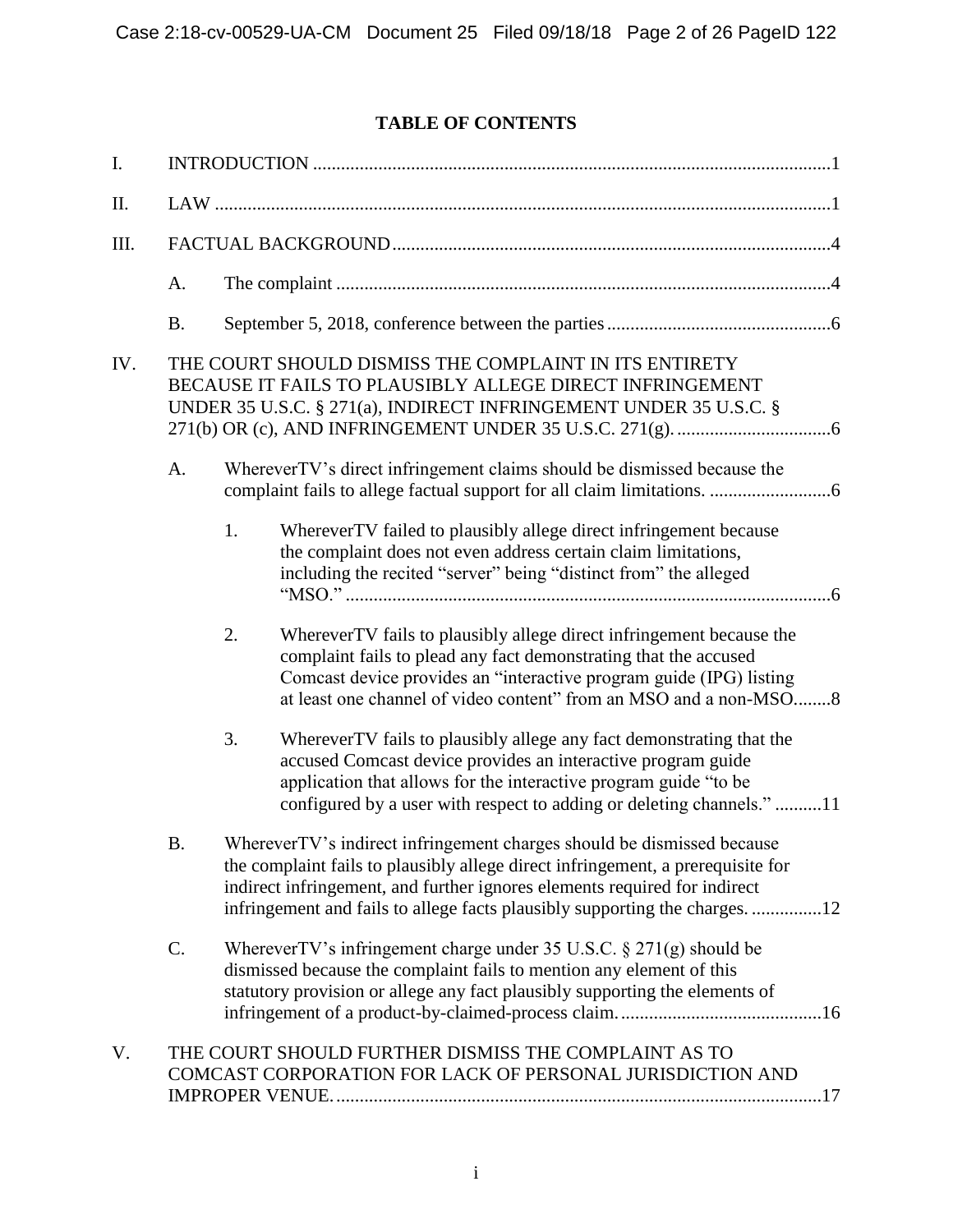|     | Α. |                                                                     |  |
|-----|----|---------------------------------------------------------------------|--|
|     | В. | The Court should dismiss Comcast Corporation for lack of personal   |  |
|     |    | The Court should dismiss Comcast Corporation for improper venue. 21 |  |
| VI. |    |                                                                     |  |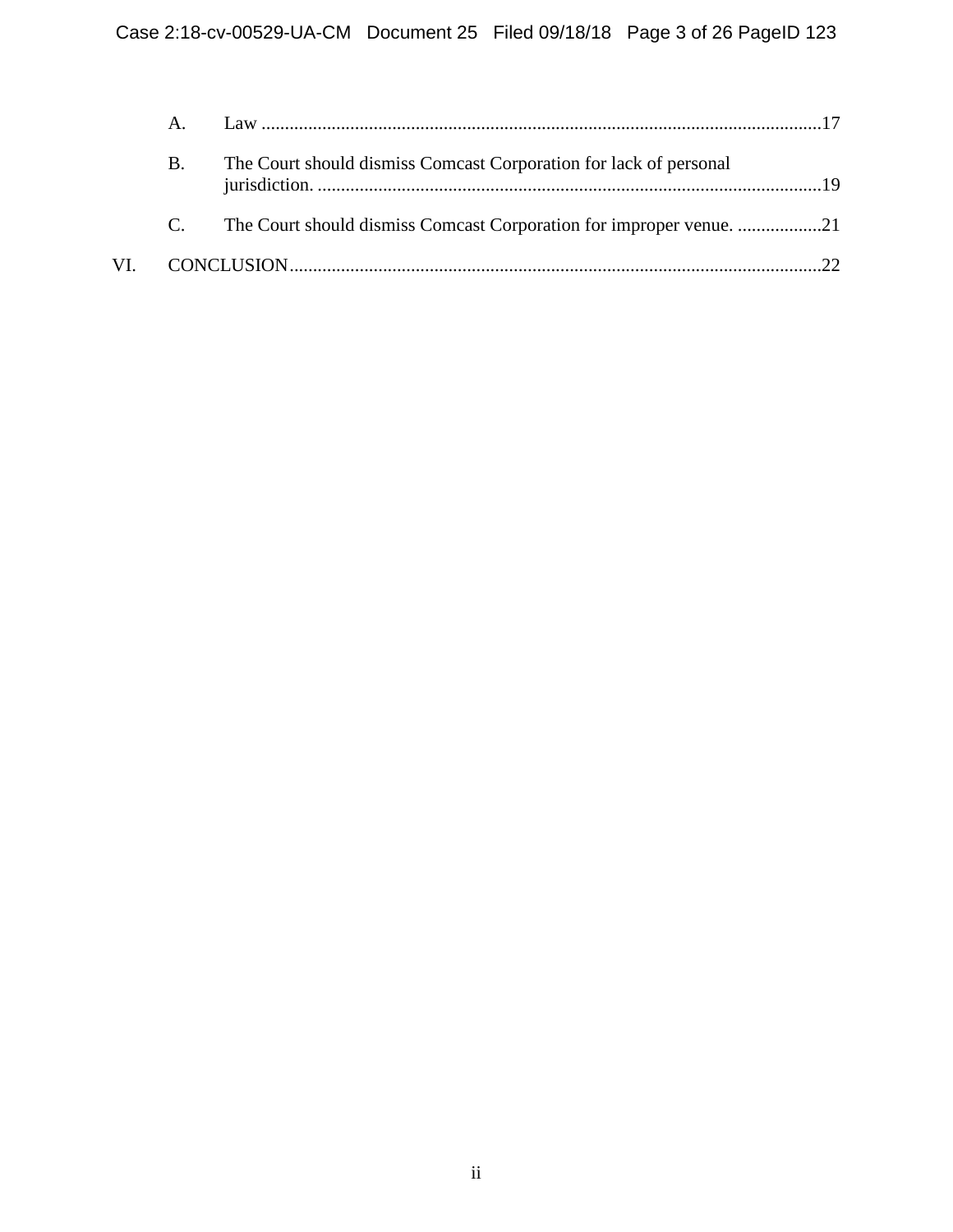### **I. INTRODUCTION**

Wherever TV's complaint fails to plausibly allege Comcast infringement.<sup>1</sup> As for direct infringement, the complaint wholly ignores one limitation of the asserted claims. For this reason alone, the complaint should be dismissed in its entirety under the plausibility-pleading standard of *Iqbal* and *Twombly*. And for other claim limitations, the complaint parrots claim language but provides no factual support for the charge of infringement, again failing the plausibility standard.

As for indirect infringement, the pleadings should be dismissed because there is no plausible direct-infringement allegation, a prerequisite for indirect infringement. Additionally, the complaint fails to plead that Comcast had pre-suit knowledge of the patent, another prerequisite. And as for the many further statutory elements of indirect infringement, the complaint either is silent or parrots the statutory elements without providing factual allegations at all, let alone facts that, if taken as true, would establish plausibility.

Finally, while the complaint mentions 35 U.S.C.  $\S 271(g)$  – a statutory provision creating liability when a product is made through infringement of a claimed process – it nowhere provides any discussion of the statutory elements, let alone pleads any facts regarding them.

For the reasons provided, this Court should dismiss WhereverTV's complaint in its entirety for failing to state a claim upon which relief can be granted under Rule 12(b)(6).

The Court should further dismiss this action as to Comcast Corporation for lack of personal jurisdiction and because venue is improper.

#### **II. LAW**

 $\overline{a}$ 

Under Rule  $8(a)(2)$  of the Federal Rules of Civil Procedure, a complaint must contain a "short and plain statement of the claim showing that the pleader is entitled to relief." To survive

<sup>&</sup>lt;sup>1</sup> "Comcast" means all of the named defendants collectively and individually.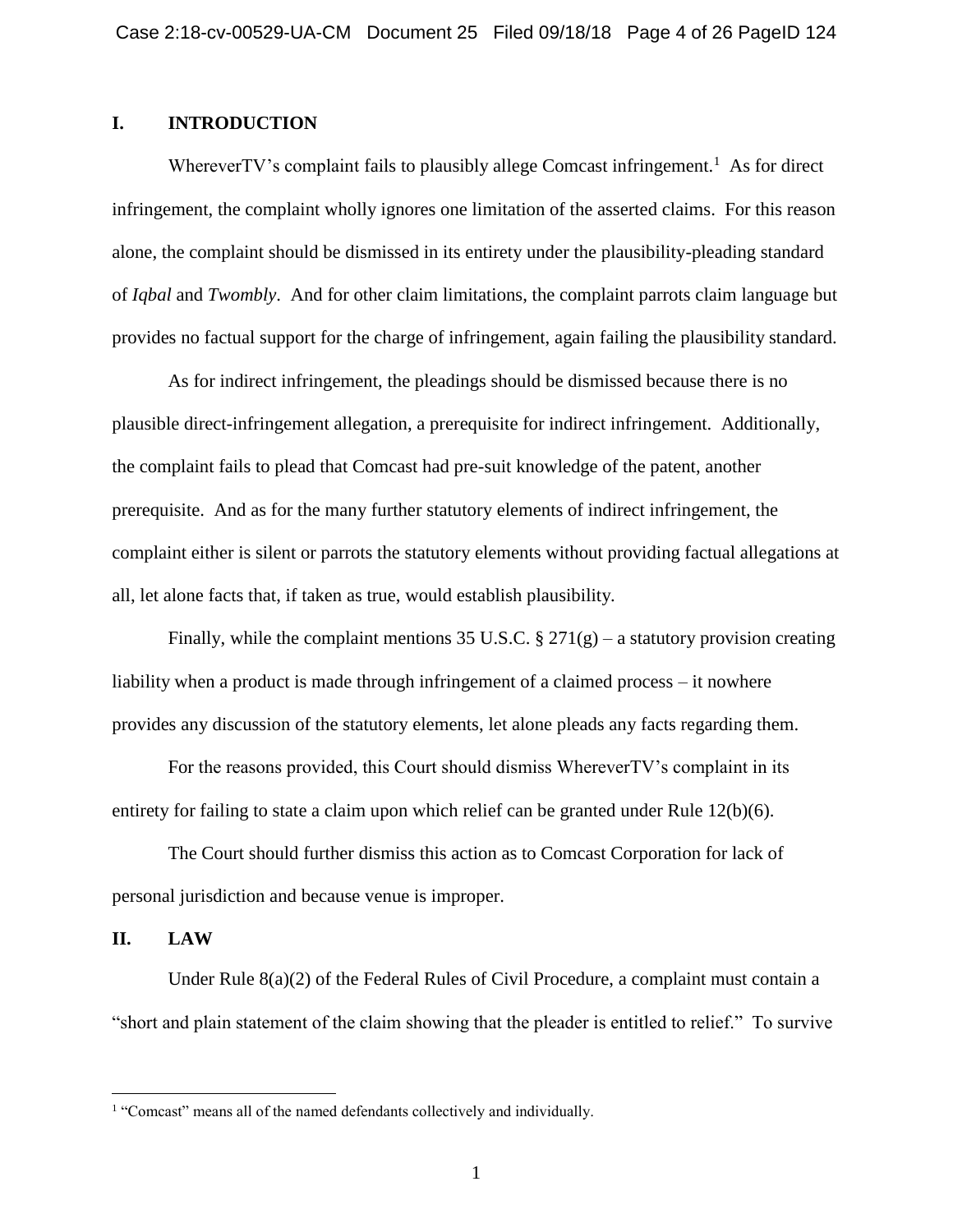a motion under Federal Rule of Civil Procedure 12(b)(6), "a complaint must contain sufficient factual matter, accepted as true, to 'state a claim to relief that is plausible on its face.'" *Ashcroft v. Iqbal*, 556 U.S. 662, 678 (2009) (quoting *Bell Atlantic Corp. v. Twombly*, 550 U.S. 544, 570 (2007)). "Threadbare recitals of the elements of a cause of action, supported by mere conclusory statements," must be disregarded. *Id*. "Factual allegations must be enough to raise a right to relief above the speculative level." *Twombly*, 550 U.S. at 555. "[W]here the well-pleaded facts do not permit the court to infer more than the mere possibility of misconduct, the complaint has alleged – but it has not 'show[n]' – 'that the pleader is entitled to relief.'" *Iqbal*, 556 U.S. at 679 (quoting Fed. R. Civ. P.  $8(a)(2)$ ).

In deciding a motion to dismiss under Rule 12(b)(6), "the Court must accept all factual allegations in a complaint as true and take them in the light most favorable to plaintiff." *Every Penny Counts, Inc., v. Bank of America Corp.*, No. 2:07-cv-42-FtM-29SPC, 2007 WL 4247790, at \*1 (M.D. Fla. Nov. 30, 2007) (Steele, J.) (citing *Erickson v. Pardus*, 127 S.Ct. 2197 (2007) & *Cristopher v. Harbury*, 536 U.S. 403, 406 (2002)). A complaint must show an entitlement to relief and provide "notice of what the plaintiff's claim is and the grounds upon which it rests." *Id.* (internal quotations omitted). "Plaintiff must plead enough facts to state a plausible basis for the claim." *Id*. (citing *Twombly*, 550 U.S. at 555).

With its 2009 *Iqbal* ruling, the Supreme Court put to rest any question that the stringent "plausibility" pleading standard announced in its 2007 *Twombly* decision applied to federal civil cases outside of *Twombly*'s antitrust context. *Twombly*, 550 U.S. at 570 (requiring plaintiffs to state a claim for relief that is plausible on its face); *Iqbal*, 556 U.S. at 684 (stating that *Twombly* "was based on our interpretation and application of Rule 8" and that it "expounded the pleading standard for 'all civil actions'. . . ."). After *Iqbal*, United States district courts differed on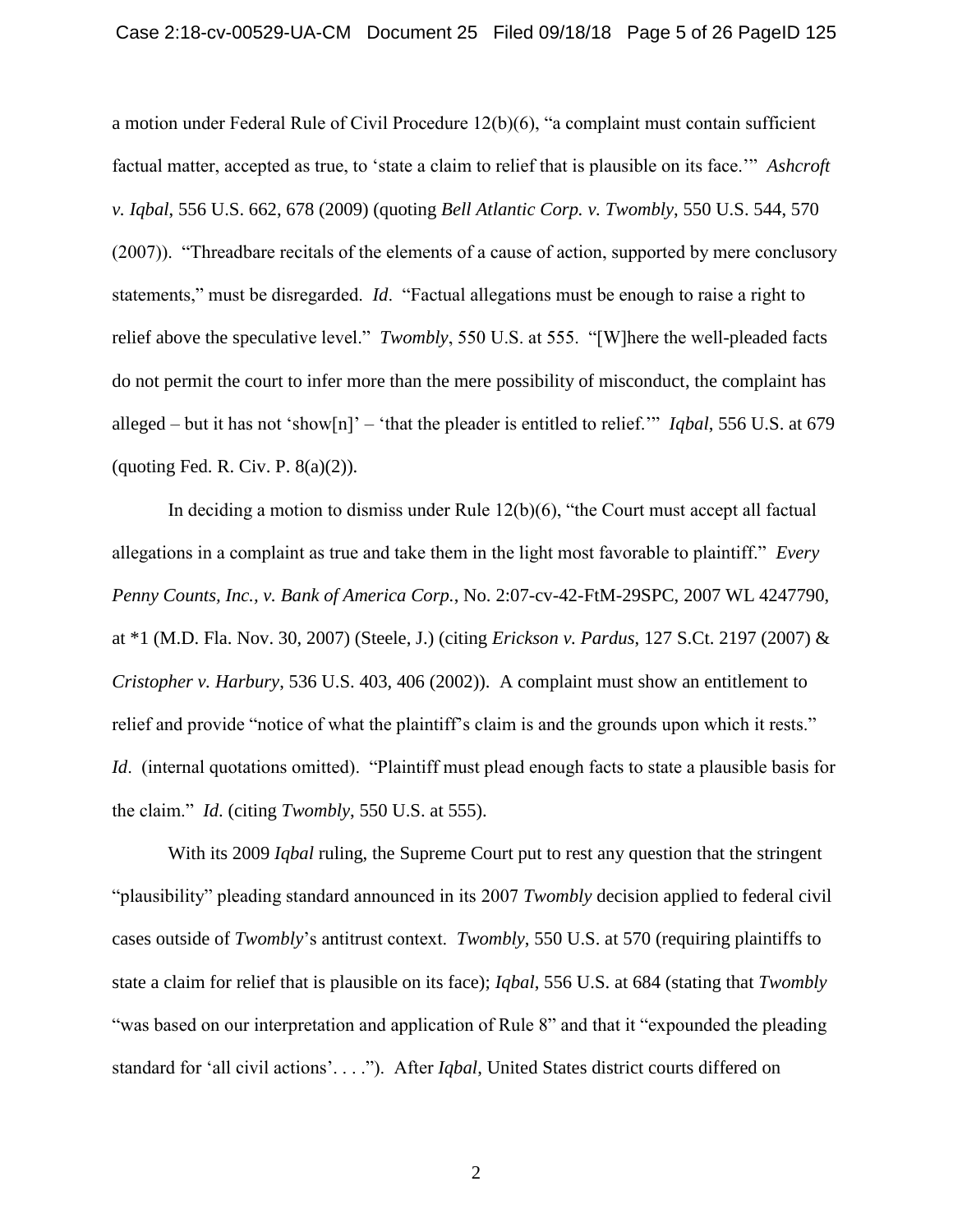whether the "plausibility" standard applied in patent cases or, instead, the less-stringent pleading requirements of Form 18 of the Federal Rules of Civil Procedure. *See, e.g*., *Gradient Enterprises, Inc. v. Skype Techs. S.A*., 848 F. Supp. 2d 404, 407-08 (W.D.N.Y. 2012) (compiling cases). The United States Court of Appeals for the Federal Circuit concluded that, with respect to pleading direct infringement of a patent, Form 18 trumped *Twombly* and *Iqbal* and was sufficient even if, for example, the allegation did not "plead facts establishing that each element of an asserted claim is met." *In re Bill of Lading Transmission and Processing System Patent Litigation*, 681 F.3d 1323, 1334-35 (Fed. Cir. 2012) (citing *McZeal v. Sprint Nextel Corp*., 501 F.3d 1354, 1357 (Fed. Cir. 2007)). As for indirect infringement (*e.g*., contributory infringement and inducement), the Federal Circuit applied the Supreme Court's plausibility standard. *Id*. at 1336-40.

Despite the Federal Circuit's analysis, district courts – applying regional circuit law to this non-patent and purely procedural issue – continued to require plausibility in pleadings for direct infringement notwithstanding Form 18. *See, e.g., Macronix Int'l Co. v. Spansion Inc.*, 4 F. Supp. 3d 797, 803-04 (E.D. Va. 2014); *C&F Packing Co. v. IBP, Inc*., 224 F.3d 1296, 1306 (Fed. Cir. 2000) ("The question of whether a Rule 12(b)(6) motion was properly granted is a purely procedural question not pertaining to patent law, to which this court applies the rule of the regional . . . circuit."). In requiring plausible pleadings, one court observed:

Indeed, it is high time that counsel in patent cases do all of that work before filing a complaint. That, of course, will serve to winnow out weak (or even baseless) claims and will protect defendants from the need to prepare defenses for the many claims that inevitably fall by the way side in patent cases.

*Macronix Int'l*, 4 F. Supp. 3d at 803.

But the debate between Form 18 or plausibility has been put to rest with the December 2015 abrogation of Rule 84 of the Federal Rules of Civil Procedure. With that abrogation, Form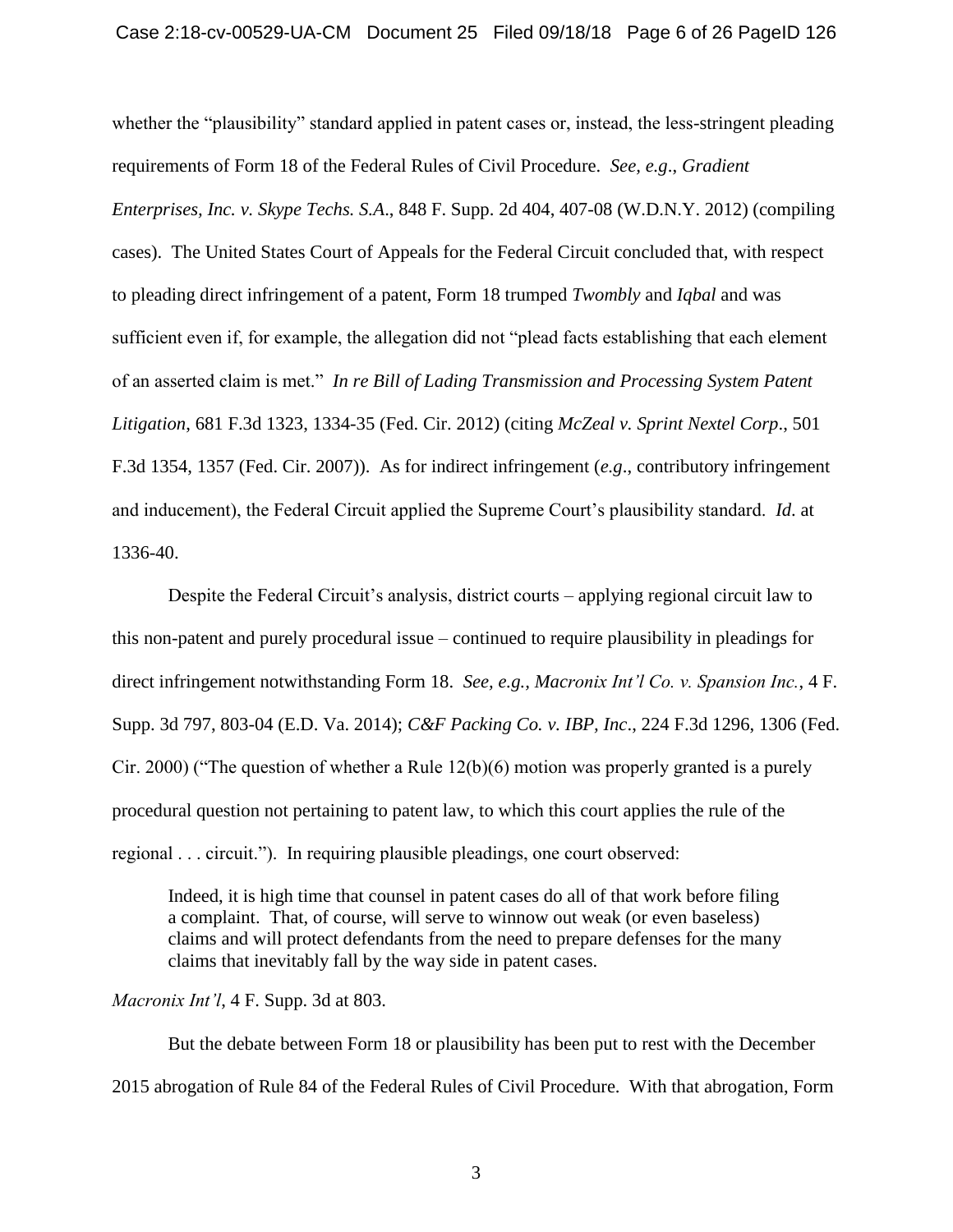18 met its demise, and the Supreme Court's plausibility standard undisputedly applies to all pleadings for direct and indirect patent infringement. While it does not appear that courts in this district have specifically addressed the pleading standard in patent cases since the abrogation of Rule 84, other courts in the Eleventh Circuit have, and all appear to agree that pleadings for direct and indirect infringement must meet the heightened plausibility requirement of *Iqbal* & *Twombly*. *See., e.g., Glob. Tech Led, LLC v. Every Watt Matters*, LLC, No. 15-cv-61933, 2016 WL 6682015, at \*2 & \*4 (S.D. Fla. May 19, 2016) ("Although nothing about *Twombly* and *Iqbal* necessarily 'suggests that a patent infringement complaint that largely tracks the language of the claims to allege infringement is insufficient per se,' Form 18's abrogation has clearly changed the pleading standard required for claims of direct infringement.") (quoting *Avago Techs. Gen. IP (Sing) PTE Ltd*., 2016 U.S. Dist. LEXIS 55655, at \*13 (N.D. Cal. Apr. 25, 2016)); *see also Raptor, LLC v. Odebrecht Construction, Inc.*, 2017 WL 3503399, at \*3 (S.D. Fla. June 22, 2017) (Altonaga, J.) ("'[A]n allegation of direct patent infringement is insufficient under *Twombly* and *Iqbal* if it simply recites some of the elements of a representative claim and then describes generally how an accused product operates, without specifically tying the operation to any asserted claim or addressing all of the claim requirements.") (quoting *Glob. Tech Led*, 2016 WL 6682015, at \*2) (internal quotations omitted).

#### **III. FACTUAL BACKGROUND**

#### **A. The complaint**

Comcast Corporation is a media and technology company with two primary businesses, Comcast Cable and NBCUniversal. Its Cable Communications business segment provides video and high-speed Internet, among other products, to residential customers under the Xfinity brand, and also provides these services to business customers. All of the Comcast defendants are headquartered in Philadelphia, PA.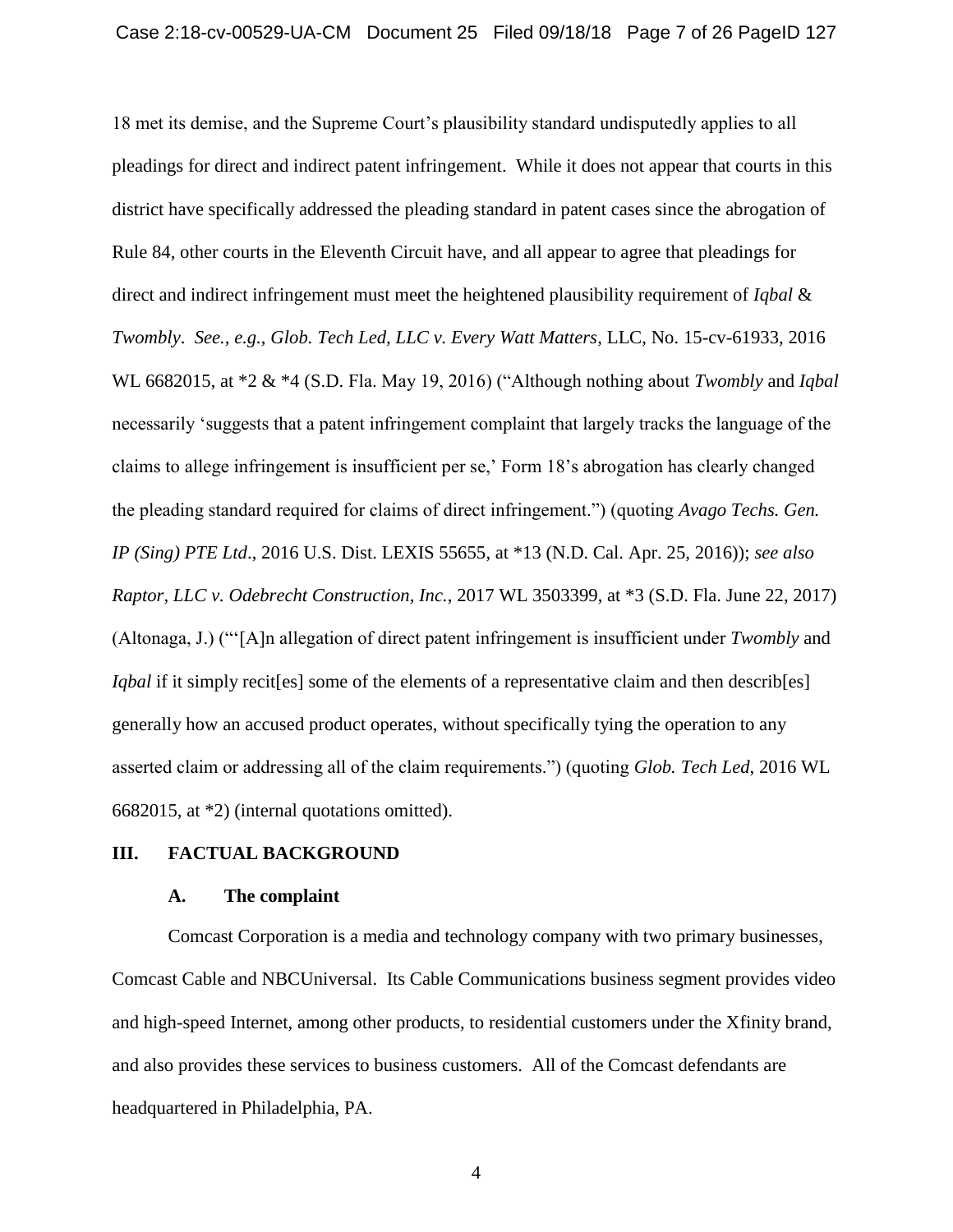WhereverTV's complaint accuses the Comcast entities generally of direct and indirect infringement of U.S. patent no. 8,656,431 ("the 431 patent"). Dkt. 1  $\P$  50 & 60. As for direct infringement, WhereverTV alleges that Comcast infringes all 45 claims of the patent but it focuses infringement allegations on only claim 1 as supposedly "exemplary." *Id.* ¶ 50. In doing so, the complaint fails to even mention some limitations of claim 1, including that the recited "server" be "distinct from at least one of the one or more MSOs and one or more non-MSOs." *Id.* at Ex. 1, col. 16, lines 49-50. For other limitations, the complaint parrots claim language but alleges no fact to support its bald charge that Comcast's accused "Xfinity X1 Platform" meets the limitations.

The complaint further alleges, without citing a single supporting fact and without divulging relevance, that the various named Comcast defendants all somehow "exercise control and direction over one another, thus, making each of them vicariously liable for each other's infringement." *Id.* ¶ 59.

As for indirect infringement, the complaint accuses Comcast of both inducement and contributory infringement under 35 U.S.C. § 271(b) and (c) but fails to mention necessary elements to satisfy the plausibility requirement, let alone allege facts that, if taken as true, would satisfy the elements. *Id.* 160.

Finally, in head-scratching fashion, the complaint accuses Comcast of infringement under 35 U.S.C. § 271(g), a statutory provision establishing liability for importing into the United States or selling in the United States a product that has been made through a process claimed in a United States patent. *Id.* The complaint identifies no Comcast product made through any claimed process in the 431 patent. Moreover, "exemplary" claim 1, the only claim actually discussed in the complaint, is not even a process claim; instead, it claims a device. *Id.* at Ex. 1,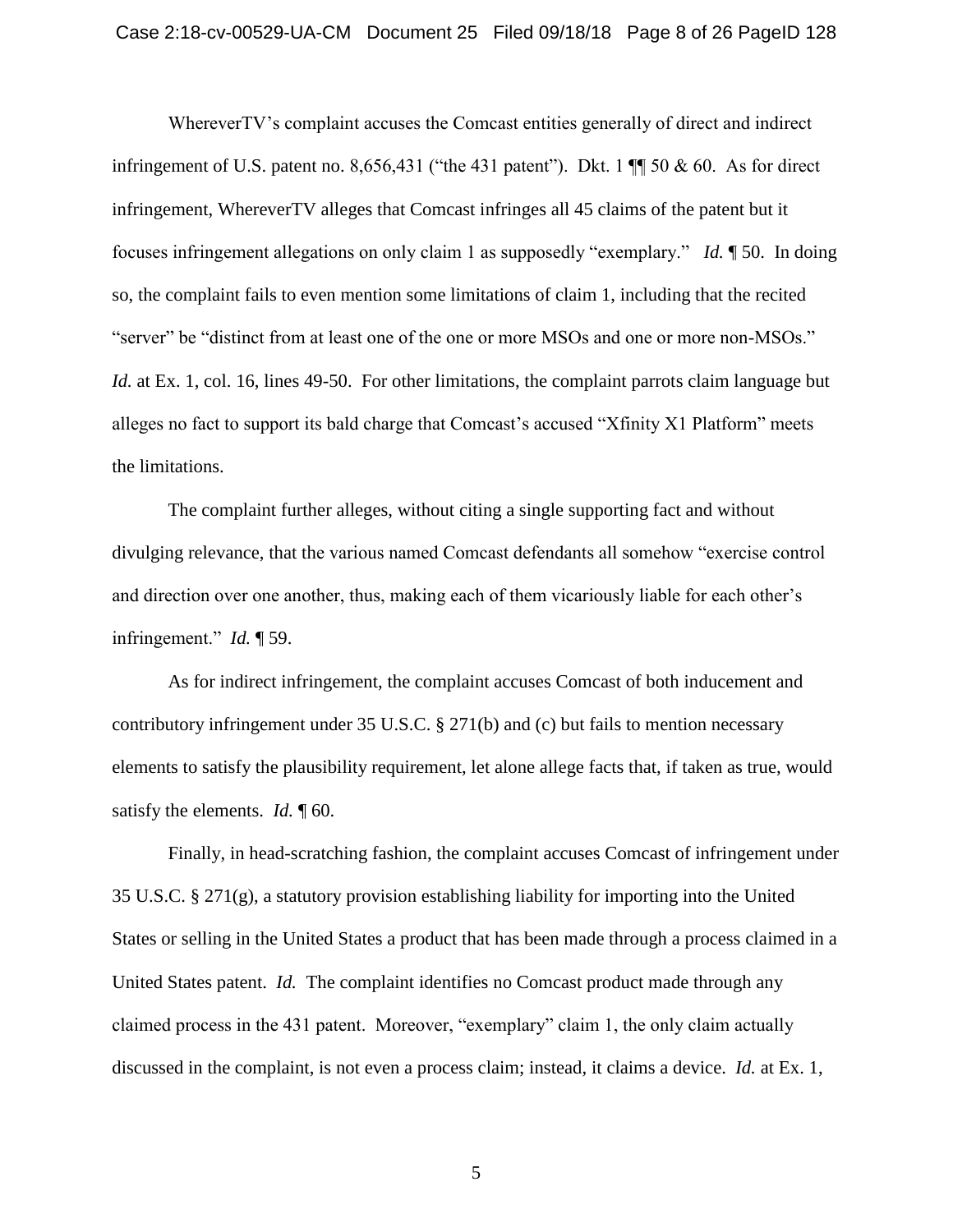col. 16, line 32 ("A content manager device. . .").

# **B. September 5, 2018, conference between the parties**

Because the complaint falls well short of the plausibility requirement, at the request of Comcast, on September 5, 2018, counsel for the parties conferred on the telephone. Counsel for Comcast described many deficiencies in the complaint – including those raised in this motion – and in the infringement allegations overall, and requested that WhereverTV withdraw the complaint. Counsel for Comcast memorialized the call by letter dated September 11, 2018. *See* Ex. 1. WhereverTV did not respond to the letter nor address the deficiencies that Comcast identified during the phone conversation.

# **IV. THE COURT SHOULD DISMISS THE COMPLAINT IN ITS ENTIRETY BECAUSE IT FAILS TO PLAUSIBLY ALLEGE DIRECT INFRINGEMENT UNDER 35 U.S.C. § 271(a), INDIRECT INFRINGEMENT UNDER 35 U.S.C. § 271(b) OR (c), AND INFRINGEMENT UNDER 35 U.S.C. 271(g).**

- **A. WhereverTV's direct infringement claims should be dismissed because the complaint fails to allege factual support for all claim limitations.** 
	- **1. WhereverTV failed to plausibly allege direct infringement because the complaint does not even address certain claim limitations, including the recited "server" being "distinct from" the alleged "MSO."**

The complaint specifically mentions only claim 1 of the patent as a supposed exemplar of

Comcast's infringement. Dkt. 1 ¶ 50. Claim 1 is directed to a "content manager device," and the

complaint alleges that Comcast's "Xfinity X1 Platform" corresponds to the claimed device. *Id*. ¶

50 & Ex. 1, col. 16, line 32. Claim 1 requires that the content manager device comprises:

*a server* . . . containing descriptive program data about video content available from one or more multiple cable system operators (MSOs) and one or more non-MSOs;

\* \* \*

*wherein the server is distinct from at least one of the one or more MSOs* and one or more non-MSOs . . . .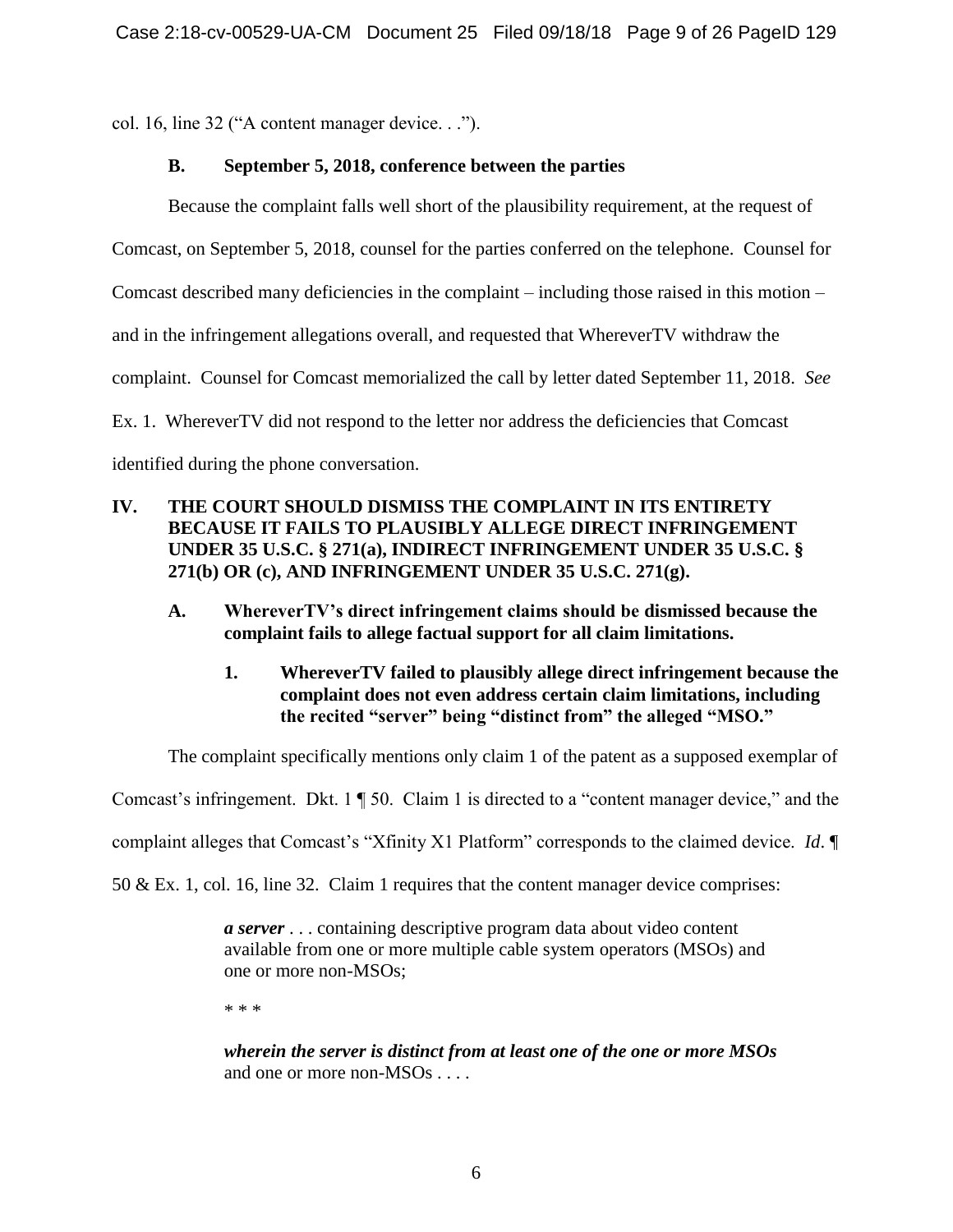*Id.*, Ex. 1 at col. 16, lines 33-36 & 49-50 (emphasis added).

The complaint alleges that Comcast's Xfinity X1 Platform includes the recited server. *Id*. ¶ 54. And the complaint alleges that Comcast is an "MSO" according to the claim, while Netflix and YouTube are each a recited "non-MSO." *Id*. The complaint states, "the Xfinity X1 Platform includes a server on a network that contains descriptive programming data about video content available from one or more non-MSOs, including, for example Netflix and YouTube, and one or more MSO's, for example, Comcast." *Id*. But the complaint ignores the requirement of the claim shown above that the recited "server" be "distinct" from both the "MSO" and the "non-MSO." *Id.*, Ex. 1, col. 16, lines 49-50 ("wherein the server is distinct from at least one of the one or more MSOs and one or more non-MSOs. . . .").

To infringe claim 1 of the patent, the "server" that is part of the "content manager device" must be "distinct from" the MSO and non-MSO. But WhereverTV's complaint completely ignores this requirement in its pleading, never mentioning it, let alone providing any factual support for it. For this reason alone, the direct-infringement claims under 35 U.S.C. § 271(a) should be dismissed. *See Raptor,* 2017 WL 3503399, at \* 4 ("without providing an *element-byelement analysis* of how the photographs [of the accused device and methods] depict infringement of all limitations of any Claim, [the complaint] does not give Defendants' 'fair notice' of the 'grounds upon which' Plaintiffs' claim for direct infringement rests. *Twombly*, 550 U.S. at 555. Accordingly, the Complaint fails to state a claim for direct infringement and is dismissed.") (emphasis added); *Glob. Tech Led*, 2016 WL 6682015, at \*2 ("[A]n allegation of direct patent infringement is insufficient under *Twombly* and *Iqbal* if it simply recite[es] some of the elements of a representative claim and then describ[es] generally how an accused product operates, without specifically . . . addressing *all* of the claim requirements.") (emphasis added)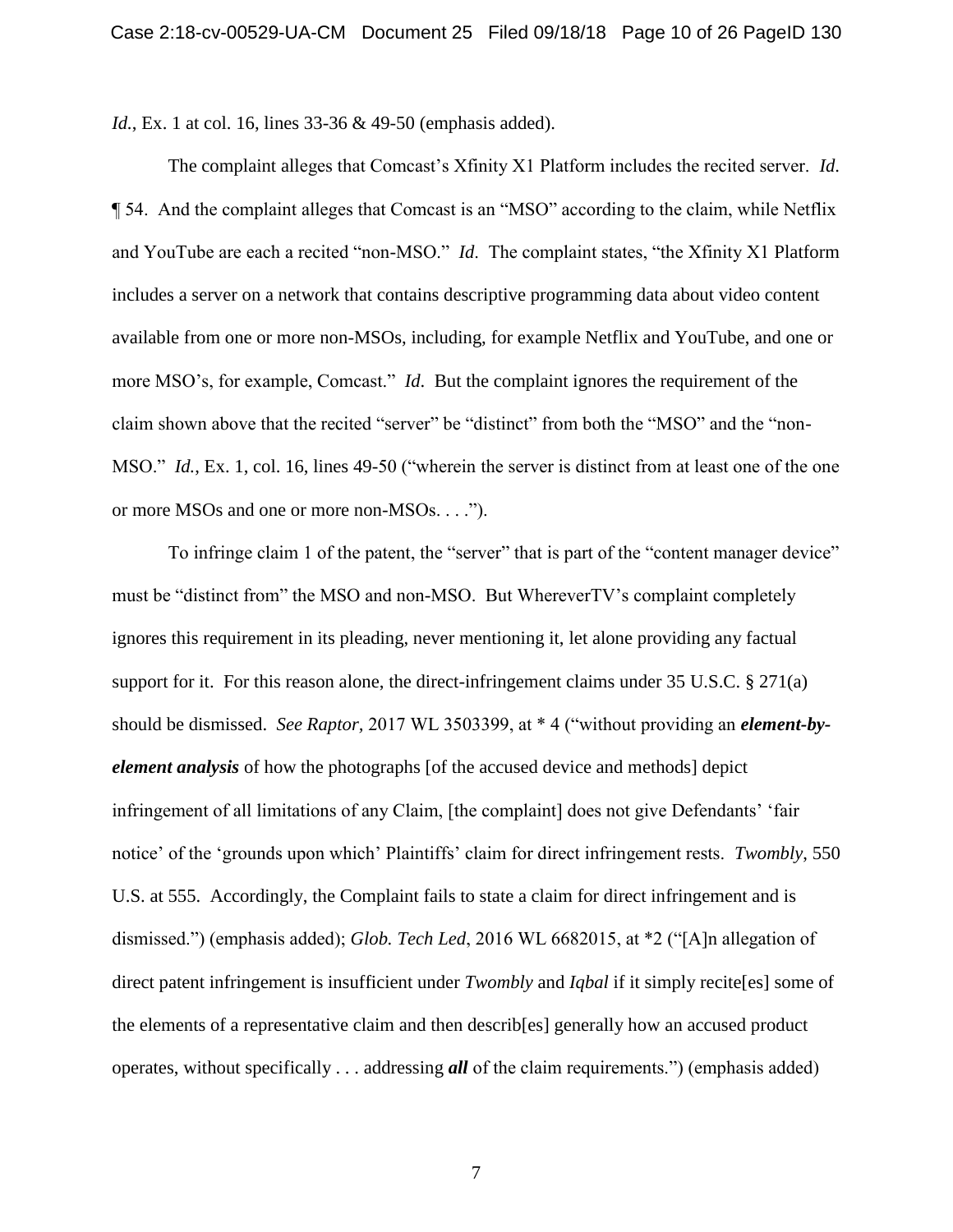(internal quotations omitted); *Tai v. Minka Lighting, Inc*., No. CV-16-02810-PHX-DLR, 2017 WL 568519, at \*2 (D. Ariz. Feb. 13, 2017) ("[T]o meet the pleading requirements of *Twombly* and *Iqbal* and avoid dismissal, the complaint must plausibly allege that the accused product practices *each of the limitations found in at least one asserted claim*. . . . This is because the failure to meet a single limitation is sufficient to negate infringement of a claim.") (internal quotation & citation omitted) (emphasis added); *Wright's Well Control Servs., LLC v. Oceaneering Int'l, Inc*., Civ. No. 15-1720, 2017 WL 568781, at \*5 (E.D. La. Feb. 13, 2017) ("There is simply *no infringement unless every limitation set forth in a patent claim is found* in an accused product, exactly. . . . Unless plaintiffs allege that every element or limitation of a least one claim is found in an accused product, it will always be plausible that the accused product merely resembles or shares similarities with, but does not infringe, their claim. . . . Therefore, the Court finds that *Twombly and Iqbal require* plaintiffs to allege facts showing that an accused product contains each and *every limitation or element of at least one patented claim*.") (internal quotations omitted) (emphasis added).

Moreover, while the complaint alleges that Comcast is the supposed "MSO" of the claims and the claim limitation requires that the recited server be "distinct" from the MSO (*i.e*., Comcast), the complaint actually alleges that the offending server is a Comcast server that is part of the accused Comcast "Xfinity X1 Platform." Therefore, not only does the complaint fail to allege any fact demonstrating a server that forms part of an infringing device is "distinct" from both the MSO and non-MSO, it actually implies that the server in the supposed infringing device is part of Comcast, the supposed MSO of the claims. For this reason as well, WhereverTV's direct infringement claims should be dismissed.

#### **2. WhereverTV fails to plausibly allege direct infringement because the complaint fails to plead any fact demonstrating that the accused**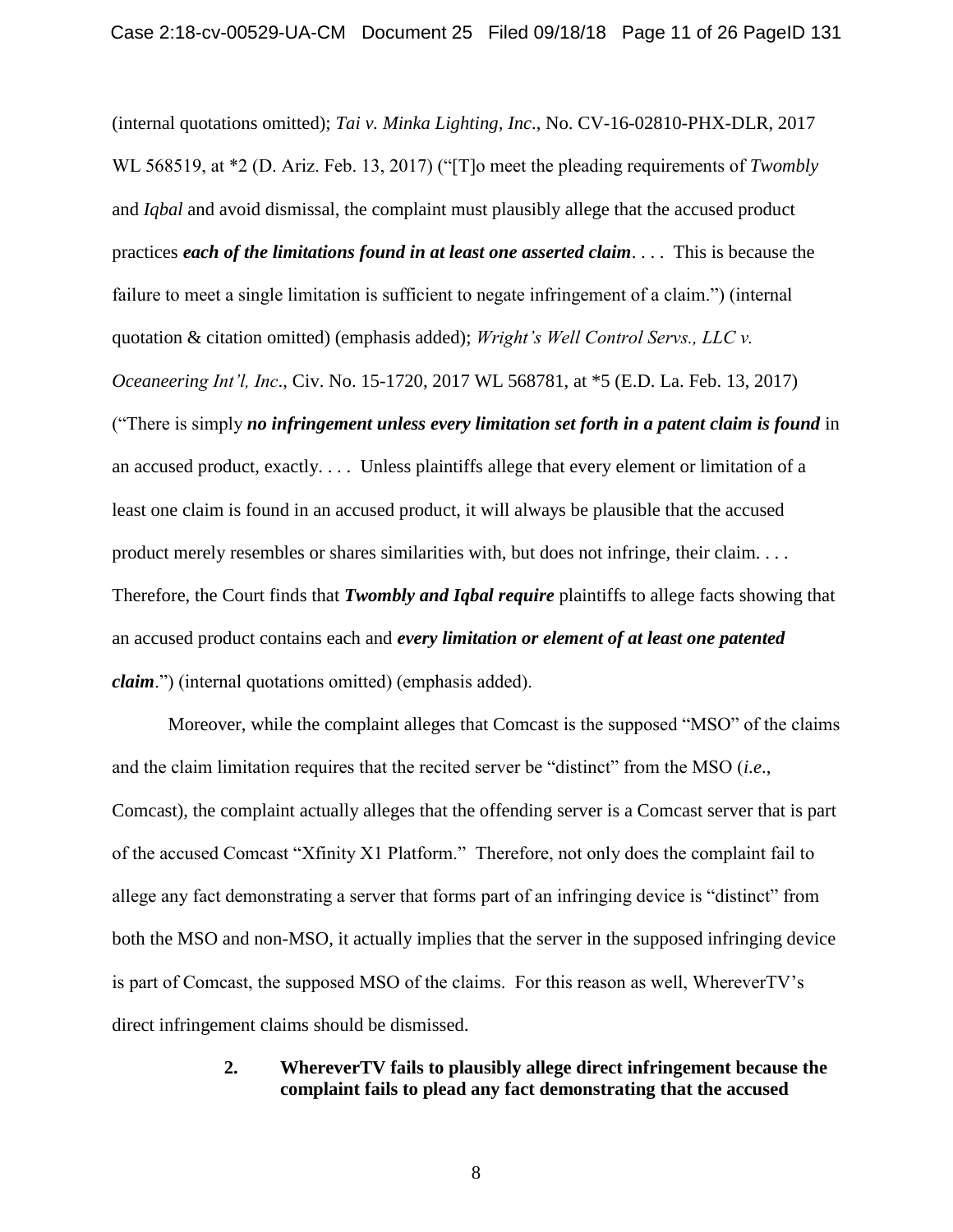#### **Comcast device provides an "interactive program guide (IPG) listing at least one channel of video content" from an MSO and a non-MSO.**

Claim 1 further requires "an interactive program guide application" that "provides user – configurable interactive program guide (IPG) listing at least one channel of video content available from each of the one or more MSOs and each of the one or more non-MSOs. . . ." Dkt. 1 at Ex. 1, col. 16, lines 39-43. The complaint repeats this language. *Id.* ¶ 56 ("Comcast's Xfinity Xl Platform further comprises a user-configurable electronic interactive programming guide that provides a listing of video content from at least one MSO and at least one non-MSO, and each of the channels is selectable for receiving streaming video programming from its respective MSO (e.g., Comcast distributed video content) or non-MSO video content (e.g., Netflix, YouTube, etc.) over the network."). But the complaint alleges no fact, let alone a plausible one, showing that the accused device meets the claim limitation. *Raptor*, 2017 WL 3503399, at \*3 ("'[A]n allegation of direct patent infringement is insufficient under *Twombly* and *Iqbal* if it simply recit[es] some of the elements of a representative claim and then describ[es] generally how an accused product operates, without specifically . . . addressing all of the claim requirements.") (quoting *Glob. Tech Led*, 2016 WL 6682015, at \*2) (internal quotations omitted); *Macronix Int'l*, 4 F. Supp. 3d at 804 ("[T]he [first amended complaint] simply alleges that each element of a cited claim is infringed and then parroted the claim language for each element. That simply does not satisfy the notice and showing requirements of Rule 8(a) as interpreted by *Twombly* and *Iqbal*."); *L.M. Sessler Excavating & Wrecking, Inc. v. Bette & Cring*, LLC, No. 16-CV-06534-FPG, 2017 WL 4652709, at \*4 (W.D.N.Y. Oct. 17, 2017) (finding the plausibility standard not met where pleading only parroted the patent claim and provided no factual allegation).

To the contrary, this bald allegation of infringement is belied by every screen shot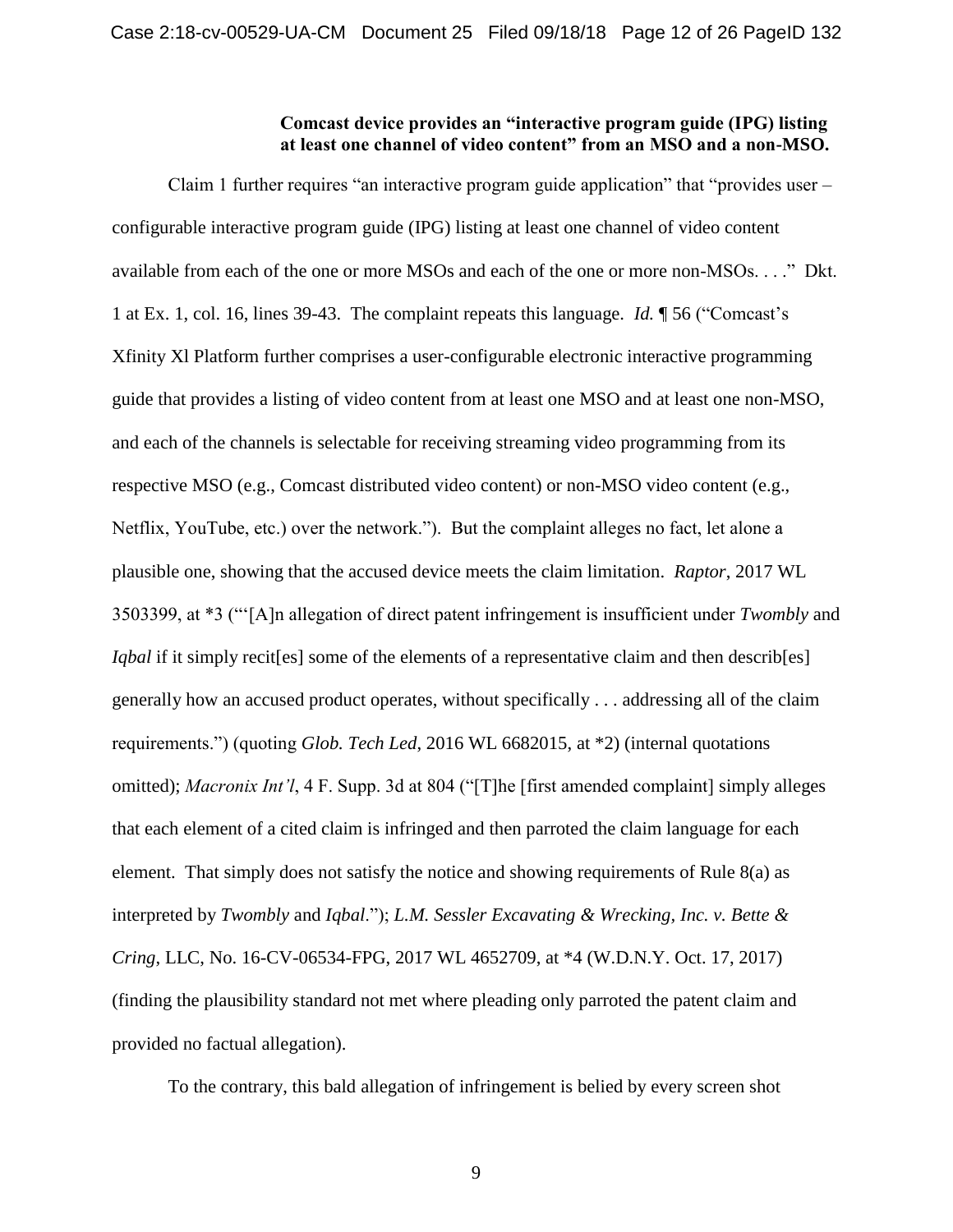provided in the complaint, each of which shows *no* listing of both MSO (here, alleged to be Comcast) and non-MSO (here, alleged to be Netflix or YouTube) channels. For example, the following two screen shots shown in the complaint show only Comcast-provided channels listed in the Comcast guide:

| Tédes 4.05            | 2.00a                |                                                            | 8,324.                                                                                                                      | 226x            |                           | ラリフィー                 | 3.36%       |  |
|-----------------------|----------------------|------------------------------------------------------------|-----------------------------------------------------------------------------------------------------------------------------|-----------------|---------------------------|-----------------------|-------------|--|
| <b>MATIO 009</b>      | Samanha Brown Tayyel |                                                            | Lancome Paris                                                                                                               |                 |                           | Jean Dousset Absolute |             |  |
| <b>Alg.</b> en        | TOCKY                |                                                            |                                                                                                                             |                 |                           |                       |             |  |
| u.<br>112             | Xploration A         | Have a Turk                                                | Paid Rogran                                                                                                                 | Make \$\$ in Fi |                           | Faster, Safer         | Make 56 in  |  |
| $Q$ mans 013          | Odd Scure:           | Wild Kratts                                                | <b>Curious</b> Geor                                                                                                         | Curious Gear    |                           | Deniel Tager!         | Darrel Tipe |  |
| <b>Silver!</b><br>315 | AMHO                 |                                                            |                                                                                                                             |                 |                           |                       |             |  |
|                       | Today                | Alco! "Naile Your Today": "Emanuery Week": the rast of "It | (4/23/15) Seams William Scott; Leni Laughlin; Kevin Pollak<br>Shmilda Been Yea!" perform wamen startup entrepreneurs; great |                 | <b>STI WPXID</b><br>FU KE | 3:03×10 00+           |             |  |
|                       | American road trips. |                                                            |                                                                                                                             |                 |                           | <b>W Innolng Naw</b>  |             |  |

| Textile at (91)     | 2.005                      | 2.33x        | 主任な                 | 0.30n          | <b>DOSE</b>           | 4210m        |
|---------------------|----------------------------|--------------|---------------------|----------------|-----------------------|--------------|
| <b>MAINTEN DOCK</b> | Samantha Brown Travel      |              | Lancome Paris       |                | Jean Dousset Absolute |              |
| Ala<br>811          | Tocay                      |              |                     |                |                       |              |
| û.<br>812           | Xpliciration Art           | Haus a Turks | <b>Baid Program</b> | Make \$\$ in H | <b>Faster Sater</b>   | Make \$\$ in |
| $Q$ moro 813        | Odd Scued                  | Wild Kratts  | Curious Geot        | Curious Geor   | Daniel Tiger          | Dariel Tipe  |
| UA                  | 811 WPXID<br>On Nun: Today |              |                     |                |                       |              |
|                     | Wabit<br>Record            | Favorite     | Channel Info        |                |                       |              |

And the following complaint screen shots show Netflix (supposed "non-MSO" programming) but not in any program guide, let alone a guide that also includes any alleged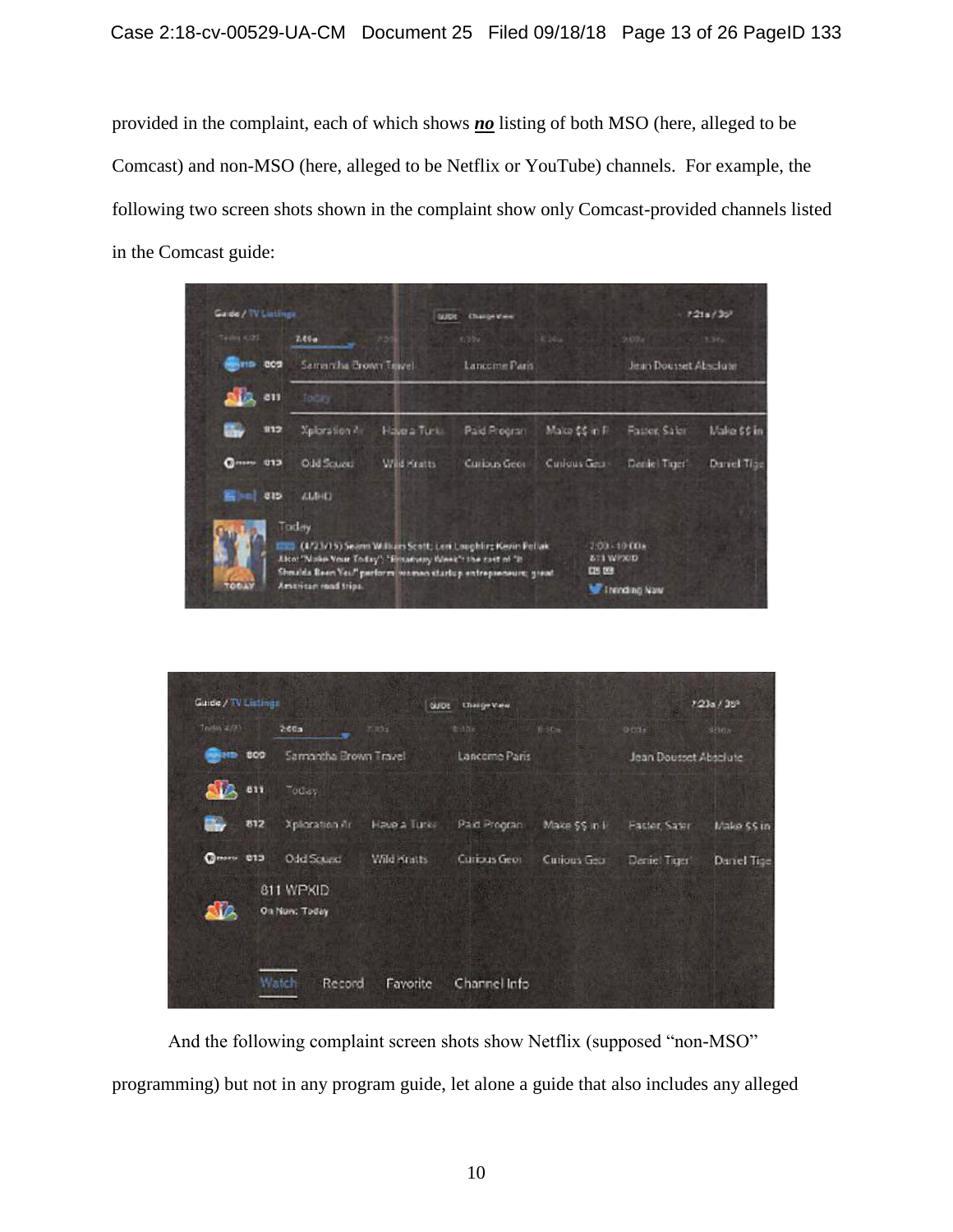"MSO," as required in claim 1:





Because the complaint fails to allege any plausible fact supporting infringement of this

claim requirement, all of WhereverTV's direct infringement allegations should be dismissed.

**3. WhereverTV fails to plausibly allege any fact demonstrating that the accused Comcast device provides an interactive program guide application that allows for the interactive program guide "to be configured by a user with respect to adding or deleting channels."** 

Claim 1 further requires that the "content manager device" include "an interactive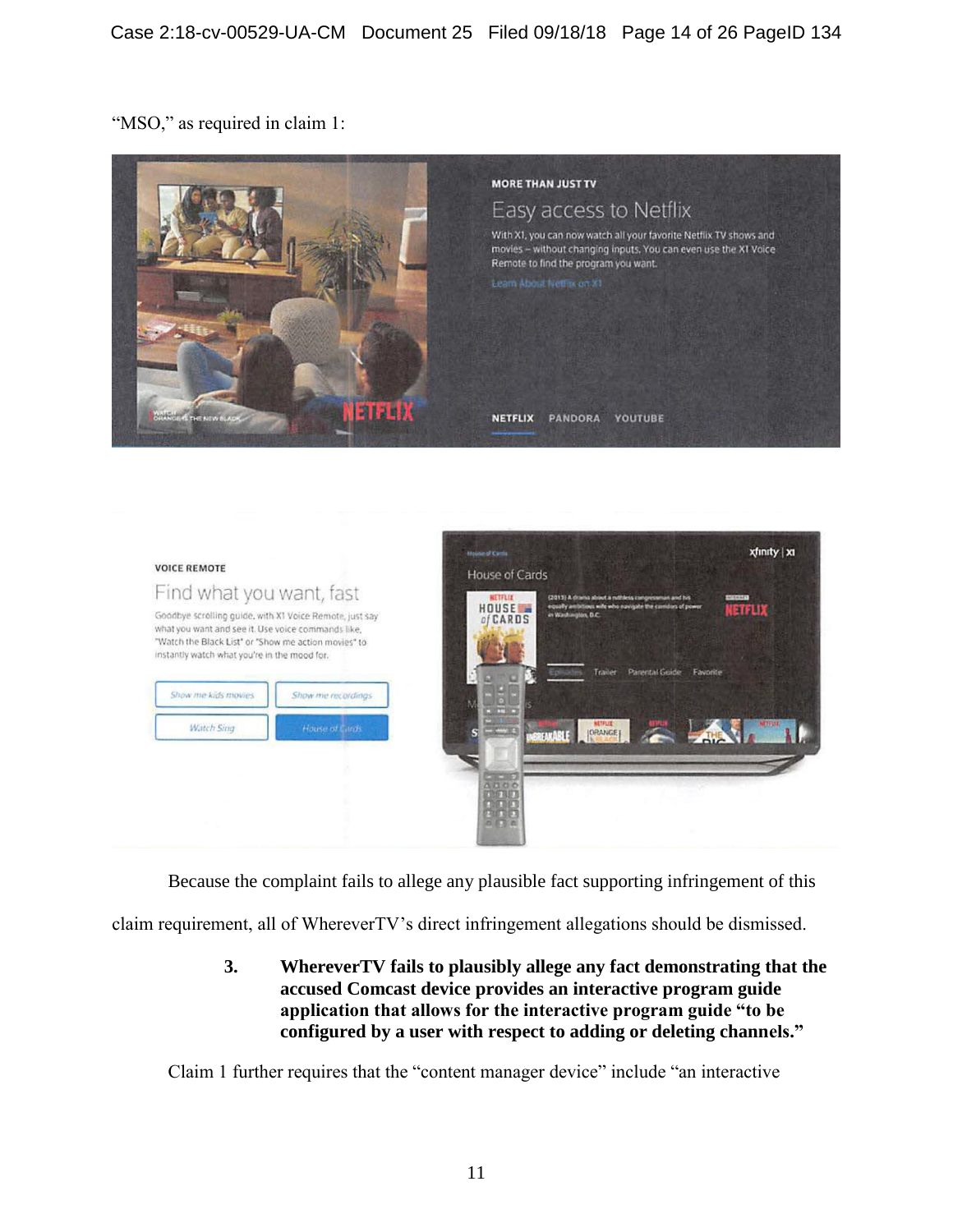program guide application" that "allows for the [interactive program guide] IPG to be configured by a user with respect to adding or deleting channels from any of the one or more MSOs or the one or more non-MSOs." Dkt. 1, Ex. 1 at col. 16, lines 51-54. The complaint parrots this language. *Id.* ¶ 57 ("Comcast's Xl electronic interactive programming guide is also configurable by users. Without limitation, users can configure the programming guide by adding and deleting channels, among other configuration changes."). But the complaint provides no factual support, plausible or otherwise, demonstrating any such ability by a user to add or delete channels. Instead, the complaint is silent as to this limitation. For this additional reason, all pleadings related to direct infringement under 35 U.S.C. § 271(a) should be dismissed. *Raptor*, 2017 WL 3503399, at \*3; *Macronix Int'l*, 4 F. Supp. 3d at 803-04; *L.M. Sessler Excavating & Wrecking, Inc.*, 2017 WL 465709, at \*4.<sup>2</sup>

# **B. WhereverTV's indirect infringement charges should be dismissed because the complaint fails to plausibly allege direct infringement, a prerequisite for**

 $\overline{a}$ 

<sup>&</sup>lt;sup>2</sup> The complaint also states, "[e]ach of the different Defendants have also jointly and collectively combined their actions in a manner that collectively constitute infringement of the '431 Patent, and, they exercise control and direction over one another, thus, making each of them vicariously liable for each other's infringement." Dkt. 1 ¶ 59. Such allegations appear – though it is by no means clear – to implicate a "joint infringement" theory. *Lyda v. CBS Corp*., 838 F.3d 1331, 1339 (Fed. Cir. 2016). Joint infringement occurs only if "the acts of one are attributable to the other such that a single entity is responsible for the infringement." *Eli Lilly & Co. v. Teva Parenteral Medicines, Inc*., 845 F.3d 1357, 1364 (Fed. Cir. 2017) (internal quotation omitted). An entity may be held responsible for others' actions under a joint infringement theory in either of two circumstances: "(1) where that entity directs or controls others' performance, and (2) where the actors form a joint enterprise." *Travel Sentry, Inc. v. Tropp*, 877 F.3d 1370, 1378 (Fed. Cir. 2017) (internal quotation omitted). But other than its conclusory statement mentioned above, WhereverTV's complaint is devoid of any factual allegations supporting a joint infringement theory. Among other things, it fails to allege any facts demonstrating that some Comcast entity directs or controls other Comcast entities, or explain what specific acts such a Comcast entity allegedly directs and controls. *See Brandywine Commc'ns Techs., LLC v. Casio Computer Co*., 912 F. Supp. 2d 1338, 1350 (M.D. Fla. 2012) (dismissing joint infringement claim where complaint "simply stated, without any factual support, that the relationship between [alleged joint infringers] is one in which [one joint infringer] exerts control and direction over the entire process such that every step is attributable to [it]"); *Lyda*, 838 F.3d at 1340 ("[T]he Amended Complaint alleges conclusively and without factual support that CBS directed or controlled the independent contractors who then directed or controlled the unnamed third parties."); *EON Corp. IP Holdings LLC v. FLO TV Inc*., 802 F. Supp. 2d 527, 535 (D. Del. 2011) (dismissing claim because "plaintiff's complaint does not provide specific facts explaining any alleged relationships among defendants"). Because WhereverTV failed to include those factual allegations, it did not state a proper claim for joint infringement, if that is what it intended.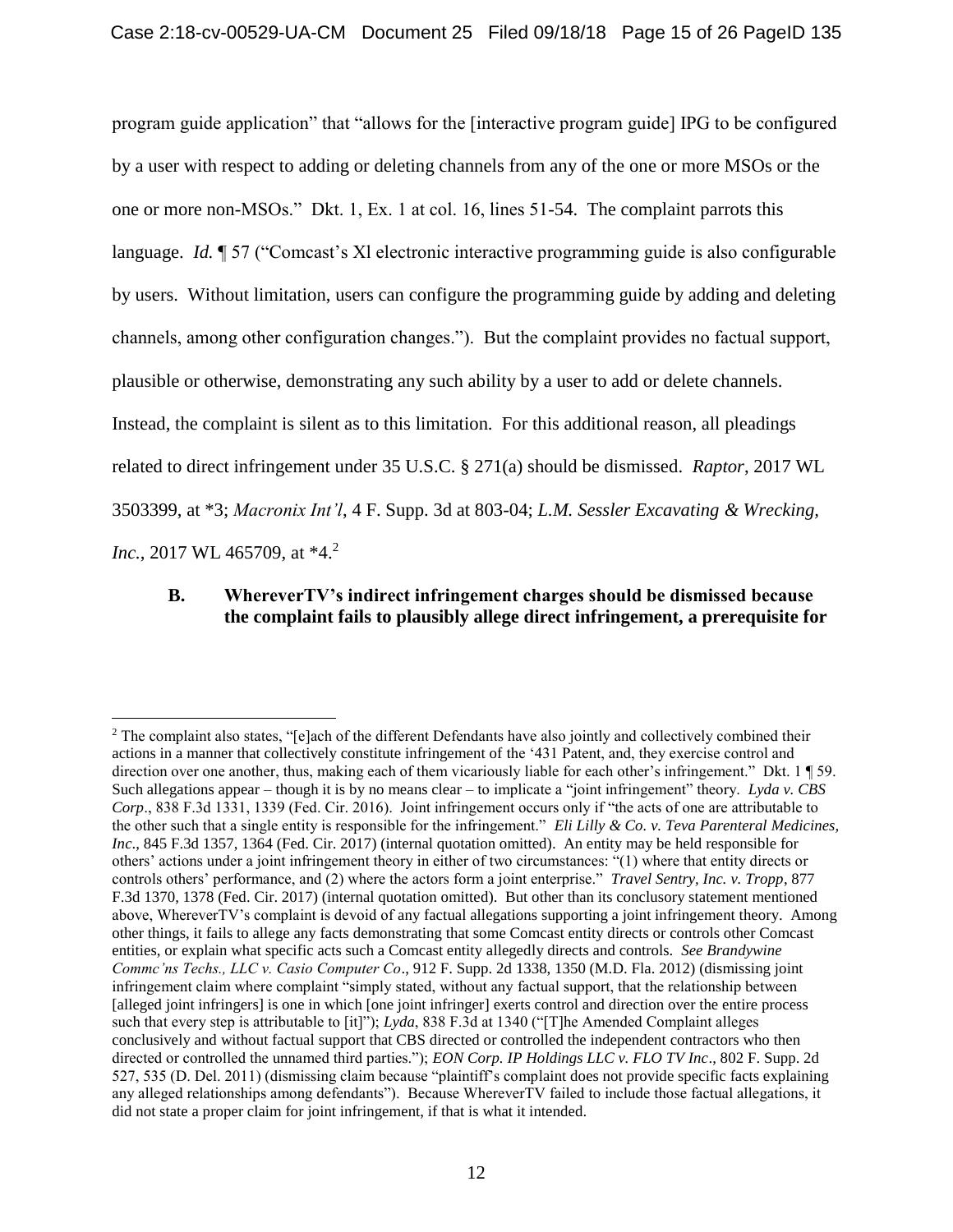### **indirect infringement, and further ignores elements required for indirect infringement and fails to allege facts plausibly supporting the charges.**

The complaint alleges that Comcast indirectly infringed the patent through inducement and contributory infringement. Dkt.  $1 \nparallel 60$ . But there can be no plausible allegation of indirect infringement without a plausible allegation of direct infringement, and therefore, the indirect infringement charges should be dismissed for the reasons provided above regarding direct infringement. *See Tai*, 2017 WL 568519, at \*3 ("To the extent the infringement claim is based on alleged inducement of others or contributory infringement . . . the claim fails as a matter of law because Plaintiff has not stated a plausible claim for direct infringement. *See MEMC Elec. Materials, Inc. v. Mitsubishi Materials Silicon Corp*., 420 F.3d 1369, 1378 (Fed. Cir. 2005) (direct infringement is an element of an inducement claim. . . .); *Fujitsu Ltd. v. Netgear Inc*., 620 F.3d 1321, 1326 (Fed. Cir. 2010) (same with respect to a claim for contributory infringement).").

Furthermore, as to the allegation of indirect infringement under 35 U.S.C. § 271(b) (inducement), the complaint fails to plead facts sufficient to establish the other elements of inducement. Proof of inducement requires (1) actual knowledge of the patents-in-suit by the defendant; (2) knowledge that the direct infringer's actions constituted infringement; and (3) specific intent to cause the infringement. *Commil USA, LLC v. Cisco Sys., Inc.*, 135 S. Ct. 1920, 1926, 1928 (2015); *DSU Med. Corp. v. JMS Co.*, 471 F.3d 1293, 1303, 1305-06 (Fed. Cir. 2006); *Brandywine Commc'ns Techs.*, 912 F. Supp. 2d at 1345; *In re Bill of Lading,* 681 F.3d at 1339 (explaining that, to survive a motion to dismiss, the complaint "must contain facts plausibly showing that [the defendant] specifically intended [a third party] to infringe . . . and knew that the [third party's] acts constituted infringement").

Here, WhereverTV failed to plead these elements of inducement. Dkt. 1  $\P$  60, 61. For instance, it failed to allege facts showing that Comcast had the requisite pre-suit knowledge of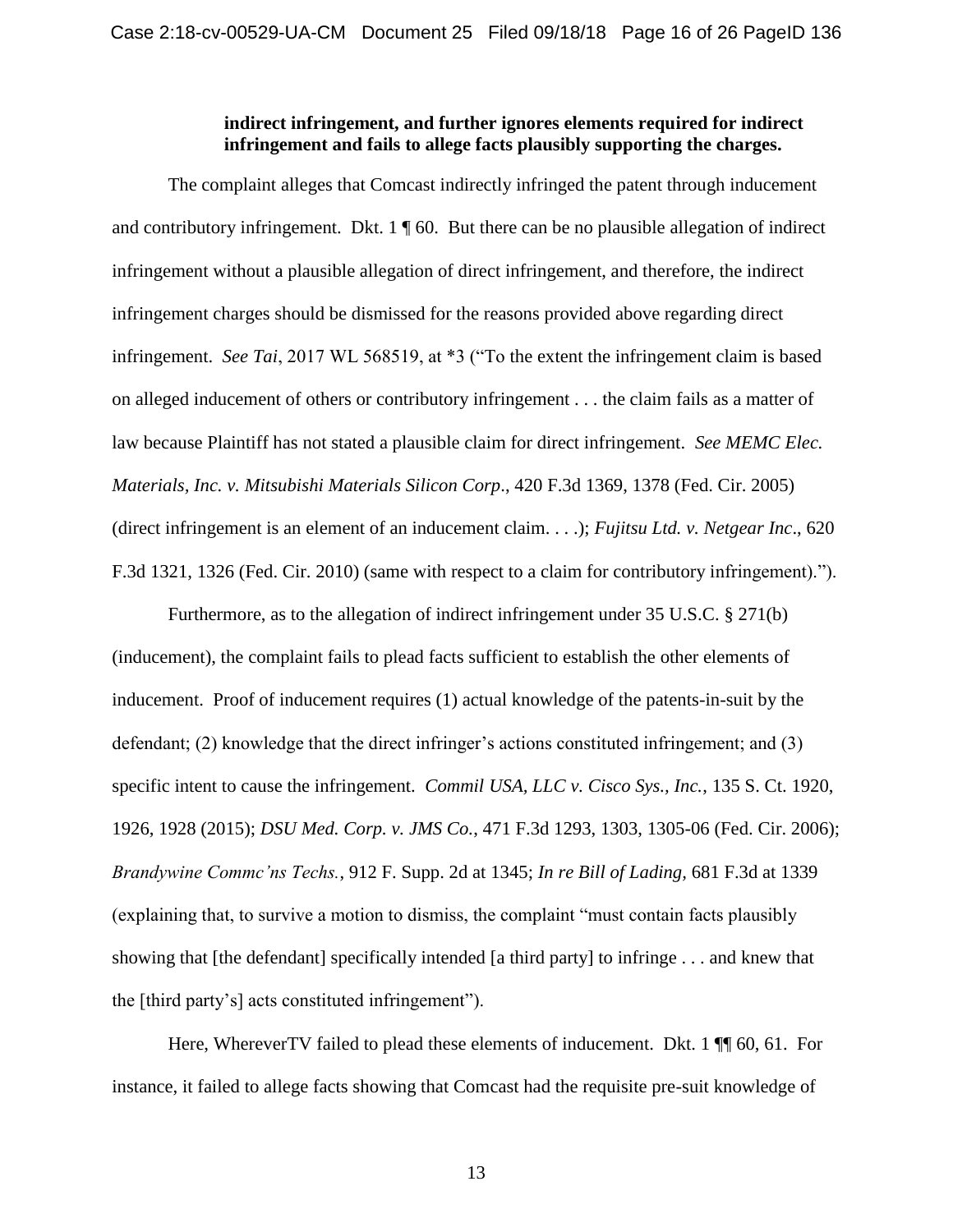the asserted patent. Although WhereverTV alleges that Comcast had knowledge of the patent "since at least the date of service of th[e] Complaint," that allegation is inadequate. In this District, courts have held that "[a] claim of induced infringement requires showing *pre-suit* knowledge of the patent." *Brandywine Commc'ns Techs.*, 912 F. Supp. 2d at 1345 (emphasis added). WhereverTV did not allege, let alone plead any facts, demonstrating such pre-suit knowledge of the asserted patent.

WhereverTV also failed to plead facts plausibly showing that Comcast had knowledge of any third-party infringement and specific intent to cause the infringement. To survive a motion to dismiss, the complaint "must contain facts plausibly showing that [the defendant] specifically intended [a third party] to infringe . . . and knew that the [third party's] acts constituted infringement." *In re Bill of Lading*, 681 F.3d at 1339. Here, other than generically claiming infringement, WhereverTV's complaint includes no facts demonstrating that Comcast knew that anyone was infringing.

Nor does WhereverTV allege any facts showing specific intent for anyone else to infringe. Instead, it merely alleges, without any detail, that Comcast provided advertisements and instructional material to its customers. Dkt. 1 ¶ 60. There are no allegations, for example, that the advertisements and other materials direct anyone to use the specific accused functionalities, and there is no explanation as to how any instructions direct anyone to use the accused products and services in an infringing way. WhereverTV's pleadings regarding specific intent are therefore insufficient. *See Bonutti Skeletal Innovations LLC v. Arthrex, Inc.*, No. 6:12 cv-1380-Orl-22TBS, 2013 WL 12149301, at \*4 (M.D. Fla. Mar. 29, 2013) ("Merely including instructions and conducting training sessions, standing alone, are innocuous activities that do not suggest a specific intent to encourage another's infringement") (internal quotation omitted);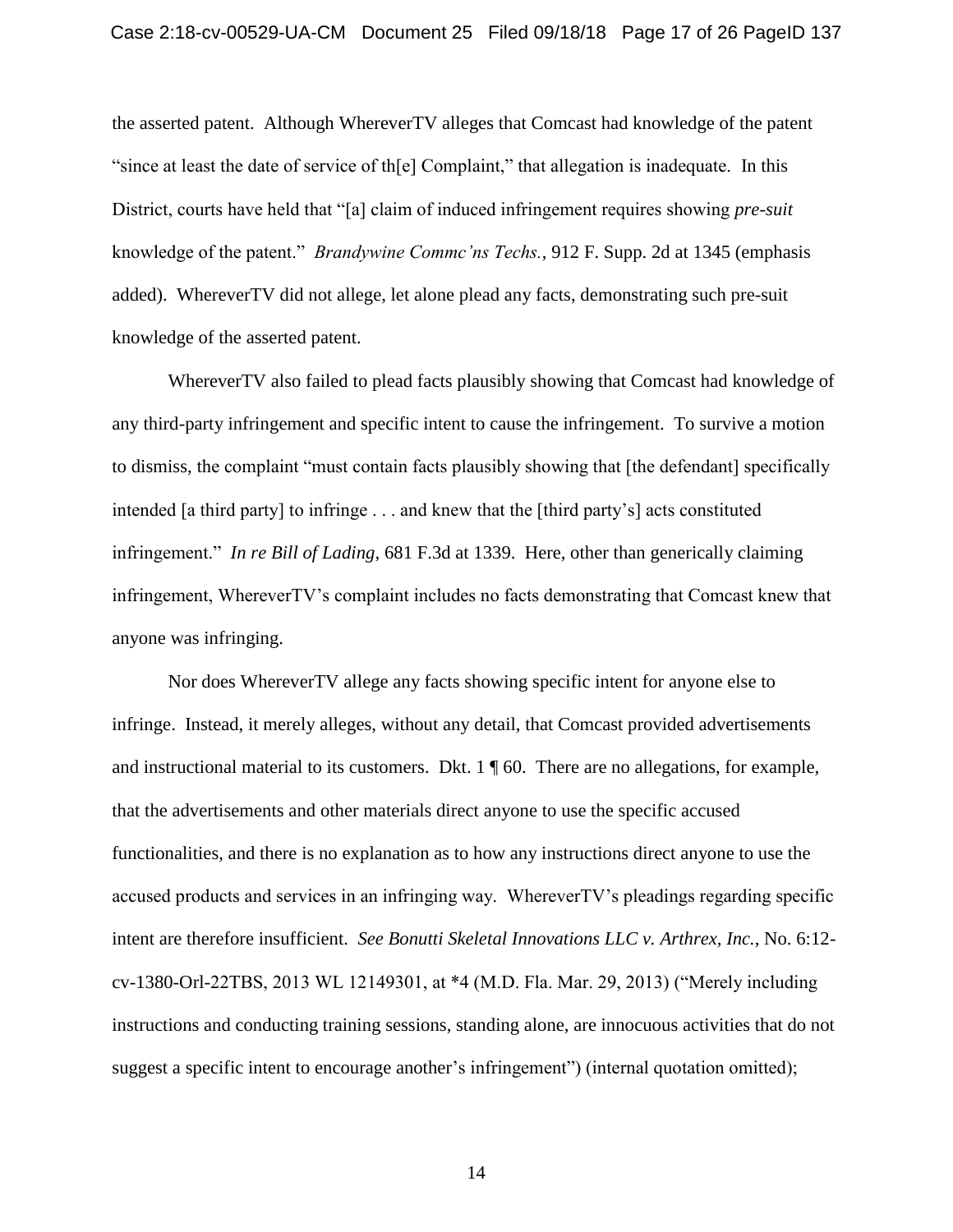*MONEC Holding AG v. Motorola Mobility, Inc.*, 897 F. Supp. 2d 225, 234 (D. Del. 2012) ("Allegations of the marketing activities . . . do not, on their own, demonstrate that Defendants knew such activities were infringing or that Defendants possessed the specific intent to encourage another's infringement.").

As for allegations of indirect infringement under 35 U.S.C. § 271(c) (contributory infringement), the complaint nowhere mentions the elements of the statute let alone pleads any fact that could lead to a plausible assertion of contributory infringement. In addition to demonstrating direct infringement by another, contributory infringement requires a showing that: (1) the defendant had pre-suit knowledge of the asserted patent; (2) a component provided by the accused contributory infringer have no substantial non-infringing uses; (3) the component be a material part of the invention; and (4) the accused contributory infringer knew that "the combination for which [its] component was especially designed was both patented and infringing. *Glob. Tech Appliances, Inc. v. SEB S.A.*, 563 U.S. 754, 763-64 (2011) (internal quotation marks omitted); *see also Commil*, 135 S. Ct. at 1926 ("[C]ontributory infringement requires knowledge of the patent in suit and knowledge of patent infringement."); *In re Bill of Lading*, 681 F.3d at 1337 ("[P]laintiff must, among other things, plead facts that allow an inference that the components sold or offered for sale have no substantial non-infringing uses.").

Here, WhereverTV's complaint nowhere even mentions these statutory requirements let alone plead facts plausibly showing that they are met. Dkt. 1  $\P$  60 & 61. For example, other than including an irrelevant allegation of post-complaint knowledge, the complaint does not include any facts demonstrating that Comcast knew of the asserted patent before the complaint was filed. *Brandywine Commc'ns Techs.*, 912 F. Supp. 2d at 1347-49 (dismissing contributory infringement claim because complaint failed to include facts demonstrating pre-suit knowledge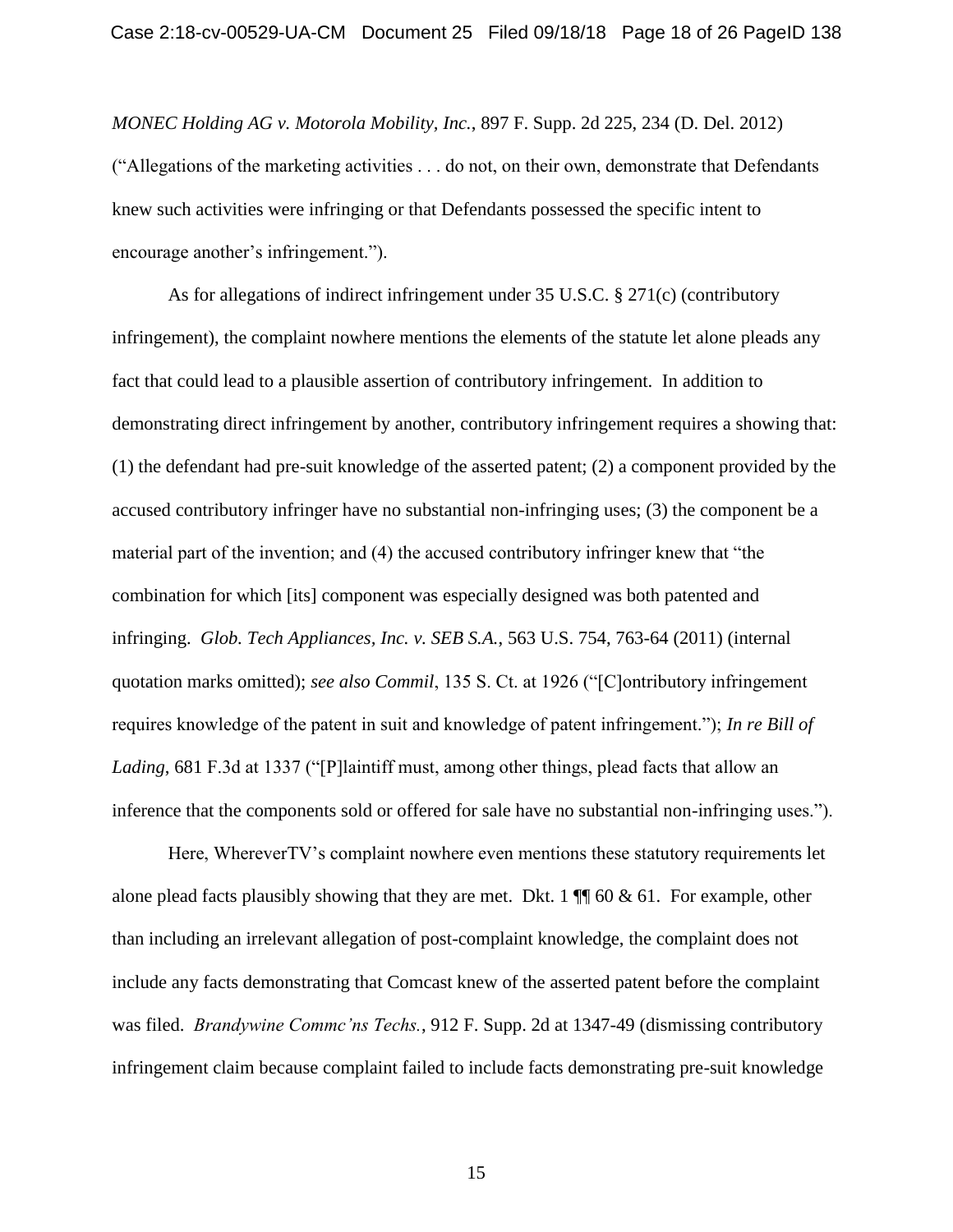of asserted patent). Nor does the complaint identify any "component" of an invention, let alone

allege that such component was not suitable for any substantial noninfringing use. *See In re Bill* 

*of Lading*, 681 F.3d at 1337.

For each of these reasons, all of WhereverTV's indirect infringement claims should be dismissed for failure to state a claim.

### **C. WhereverTV's infringement charge under 35 U.S.C. § 271(g) should be dismissed because the complaint fails to mention any element of this statutory provision or allege any fact plausibly supporting the elements of infringement of a product-by-claimed-process claim.**

The complaint alleges Comcast infringement under 35 U.S.C. § 271(g). Dkt. 1  $\parallel$  60.

This statutory section provides:

(g) Whoever without authority imports into the United States or offers to sell, sells, or uses within the United States a product which is made by a process patented in the United States shall be liable as an infringer, if the importation, offer to sell, sale, or use of the product occurs during the term of such process patent. In an action for infringement of a process patent, no remedy may be granted for infringement on account of the noncommercial use or retail sale of a product unless there is no adequate remedy under this title for infringement on account of the importation or other use, offer to sell, or sale of that product. A product which is made by a patented process will, for purposes of this title, not be considered to be so made after—

(1) it is materially changed by subsequent processes; or

(2) it becomes a trivial and nonessential component of another product.

35 U.S.C. § 271(g).

Aside from mentioning this statutory provision in the complaint, WhereverTV's

pleadings nowhere address any of its statutory requirements, let alone plead a single fact that

could support the infringement allegation. To the contrary, the complaint does not even specify

infringement of any process claim ("exemplary claim 1" is directed to a device) nor contain a

single fact demonstrating that an accused product was somehow made through a claimed

process.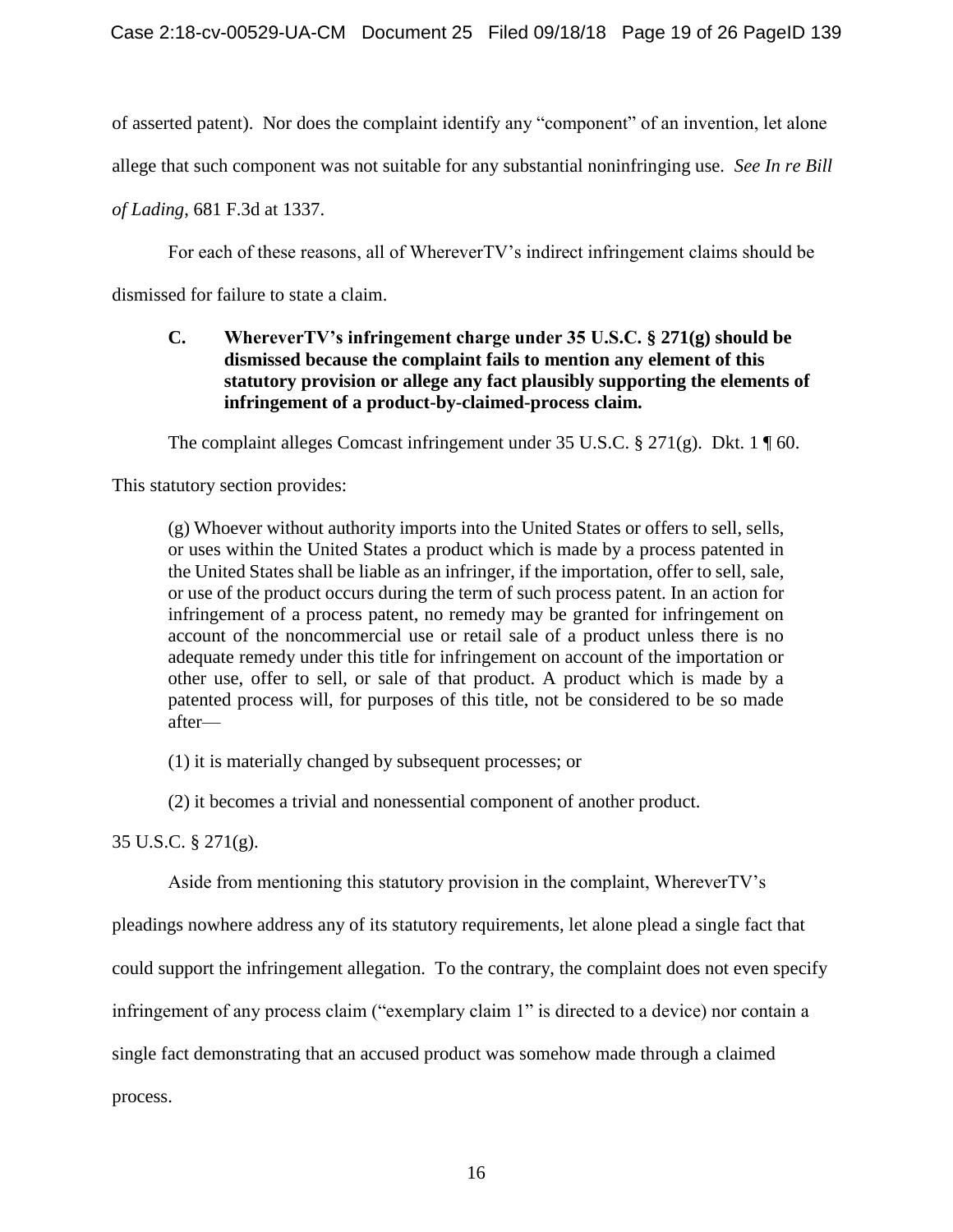### **V. THE COURT SHOULD FURTHER DISMISS THE COMPLAINT AS TO COMCAST CORPORATION FOR LACK OF PERSONAL JURISDICTION AND IMPROPER VENUE.**

Comcast further moves this Court for an order dismissing this action as to Comcast Corporation for lack of personal jurisdiction and improper venue. *See* Fed. R. Civ. P. 12(b)(2) & (3); 28 U.S.C. §§ 1400(b) & 1406(a).<sup>3</sup>

### **A. Law**

 $\overline{a}$ 

Federal Circuit law governs whether personal jurisdiction extends over an accused outof-state infringer. *See Rates Tech. Inc. v. Nortel Networks Corp.*, 399 F.3d 1302, 1307 (Fed. Cir. 2005); *Alpha Tech. U.S.A. Corp. v. N. Dairy Equip., Ltd.*, No. 6:17-cv-1000-Orl-31DCI, 2018 WL 501598, at  $*4$  (M.D. Fla. Jan. 22, 2018). The plaintiff bears the burden of establishing personal jurisdiction. *See Synthes (U.S.A.) v. G.M. Dos Reis Jr. Ind. Com. De Equip. Medico*, 563 F.3d 1285, 1294 (Fed. Cir. 2009). To make that showing, the plaintiff must establish either "general" or "specific" jurisdiction over the defendant. *See Helicopteros Nacionales de Columbia, S.A. v. Hall*, 466 U.S. 408, 414-16 (1984); *Carmouche v. Tamborlee Mgmt., Inc.*, 789 F.3d 1201, 1204 (11th Cir. 2015) (quoting *Int'l Shoe Co. v. State of Wash.*, 326 U.S. 310, 317 (1945) ("A court may assert general jurisdiction over foreign (sister-state or foreign-country) corporations, without offending due process 'when their affiliations with the State are so 'continuous and systematic' as to render them essentially at home in the forum State.")).

<sup>&</sup>lt;sup>3</sup> In an effort to avoid bringing this motion, Comcast alerted WhereverTV to the lack of personal jurisdiction and improper venue on September 5, 2018, and requested that WhereverTV dismiss certain Comcast defendants. Comcast agreed, if the certain defendants were dismissed, that Comcast would not argue that such dismissal impairs WhereverTV's ability to pursue or obtain discovery on any of the claims for relief alleged in the complaint from any dismissed Comcast entity. Ex. 2 at 4. Despite two follow-up requests for attention to this matter, WhereverTV did not respond to Comcast's proposal until September 17, 2018, the day before the due date for this motion. In that response, WhereverTV simply stated that it had not "made a final decision regarding whether to dismiss the entities" Comcast requested to be dismissed. *Id*. at 1-2.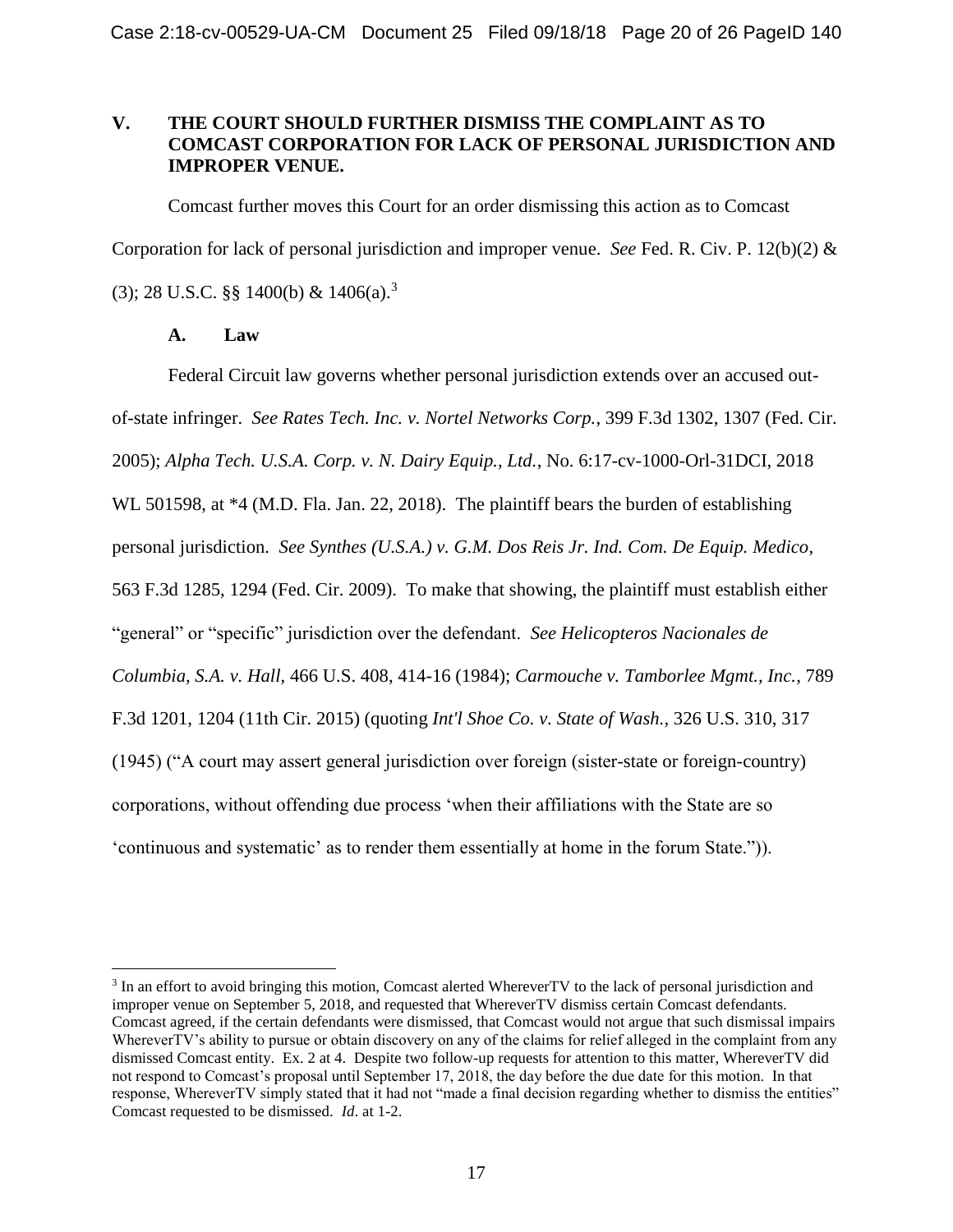A federal court sitting in Florida applies a two-prong test to determine whether personal jurisdiction exists over an out-of-state defendant corporation. First, a court determines whether jurisdiction exists under Florida's long-arm statute, Florida Statute § 48.193. Interpretation of the long-arm statute is grounded in the rulings of the Florida Supreme Court and Florida intermediate appellate courts, and the long-arm statute is to be strictly construed. *Canadian Steel, Inc. v. HFP Capital Markets, LLC*, No. 11-23650-CIV, 2012 WL 2326119 (S.D. Fla. June 19, 2012); *Sculptchair, Inc. v Century Arts, Ltd.*, 94 F.3d 623, 626-627 (11th Cir. 1996). Second, the court determines whether there are sufficient "minimum contacts" within the forum to comply with federal-constitutional due process such that the exercise of jurisdiction comports with "traditional notions of fair play and substantial justice." *Canadian Steel*, 2012 WL 2326119, at \*3; *Future Tech. Today, Inc. v OSF Healthcare Sys.*, 218 F.3d 1247, 1249 (11th Cir. 2000). Under this analysis, the court's initial inquiry is whether the plaintiff has pled a prima facie case for personal jurisdiction. *Canadian Steel*, 2012 WL 2326119, at \*3. "Plaintiff's burden in alleging jurisdiction is to plead sufficient material facts to establish the basis for exercise of such jurisdiction." *Id.*; *Future Tech.*, 218 F.3d at 1249.

 As for the minimum-contacts analysis, this Court applies the Federal Circuit's "threeprong minimum contacts test" for patent-infringement cases: (1) whether the defendant "purposefully directed its activities at residents of the forum"; (2) whether the cause of action arises out of or relates to those activities; and (3) whether its assertion of personal jurisdiction would be "reasonable and fair." *See Alpha Tech.*, 2018 WL 501598, at \*4 (citing *3D Sys., Inc. v. Aarotech Labs., Inc.*, 160 F.3d 1373, 1378 (Fed. Cir. 1998)). "The first two factors correspond with the minimum contacts prong of the *International Shoe* analysis, and the third factor with the fair play and substantial justice prong of the analysis." *Inamed Corp. v. Kuzmak*, 249 F.3d 1356,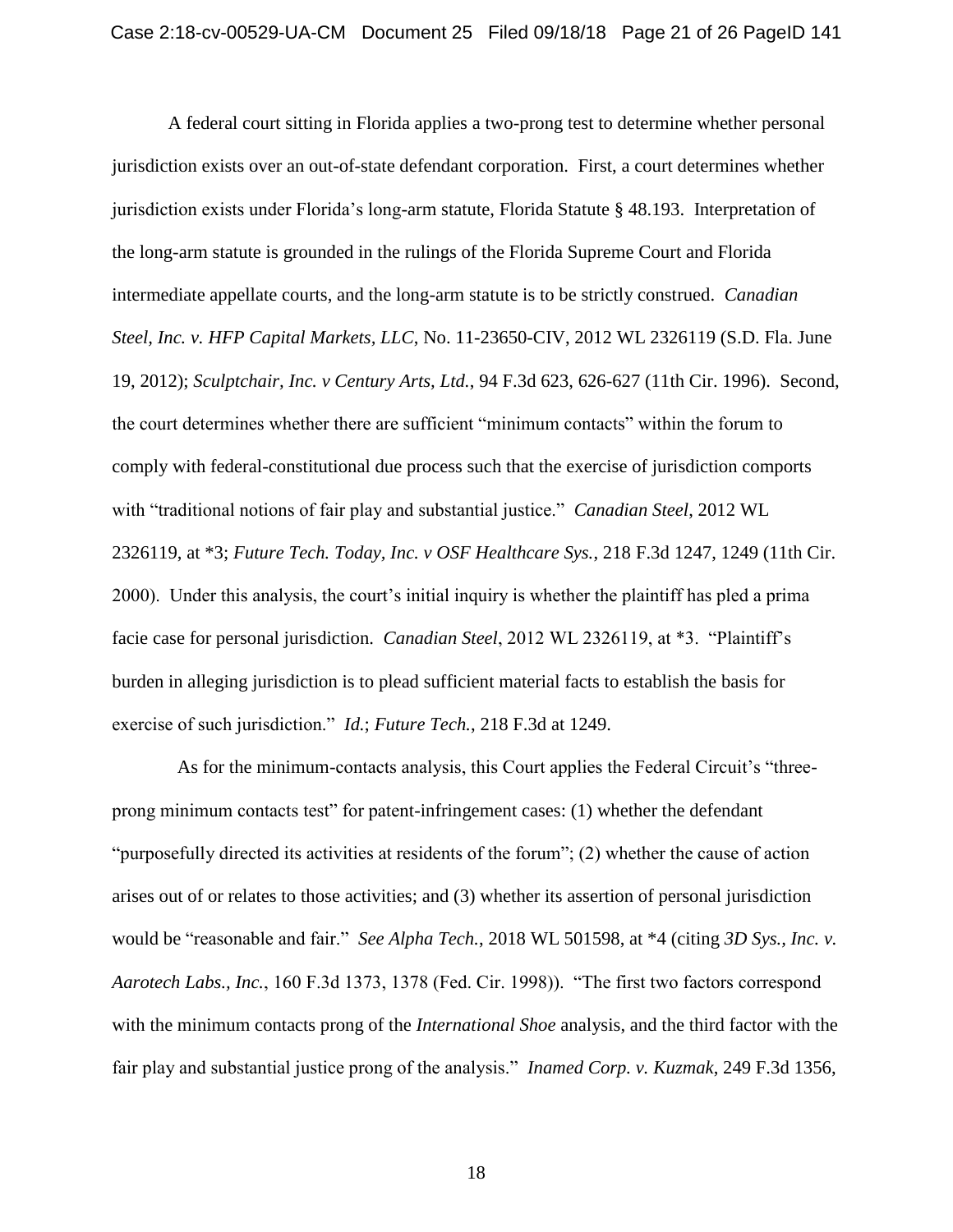1360 (Fed. Cir. 2001) (internal quotations omitted). Only after the plaintiff has met its burden as to the first two prongs, must the Court determine whether the exercise would be reasonable and fair. *See id.* at 1363. In doing so, the Court must consider: "(1) the burden on the defendant, (2) the interests of the forum state, (3) the plaintiff's interest in obtaining relief, (4) the interstate judicial system's interest in obtaining the most efficient resolution of controversies, and (5) the shared interest of the several States in furthering fundamental substantive social policies." *Id.*

 As for venue, a domestic corporation can only be sued in its state of incorporation or a district where it has both committed acts of infringement and has a regular and established place of business. *See TC Heartland LLC v. Kraft Food Grp. Brands LLC*, 137 S. Ct. 1514, 1517 (2017); 28 U.S.C. § 1400(b).

#### **B. The Court should dismiss Comcast Corporation for lack of personal jurisdiction.**

The Court should dismiss Comcast Corporation for lack of personal jurisdiction. As for general personal jurisdiction, it does not appear that the complaint alleges that Comcast Corporation is subject to general personal jurisdiction. Dkt. 1 ¶ 11. In any event, Comcast Corporation is not subject to general jurisdiction in this Court. First, Comcast Corporation is not incorporated in Florida and does not consent to jurisdiction in Florida. Second, Comcast Corporation has not engaged "in substantial and not isolated activity within this state." *See* Florida Statute § 48.193(2); *Helicopteros*, 466 U.S. at 414-16. To the contrary, Comcast Corporation is a holding company, not an operating company. It provides, markets, and sells no product or service to, nor directs any of its activities toward, customers at all, let alone residents of Florida. Comcast Corporation is not registered to do business within Florida, has no registered agent for the service of process in Florida, and therefore is unqualified to do business in Florida. Comcast Corporation maintained the formalities of separate corporate existence,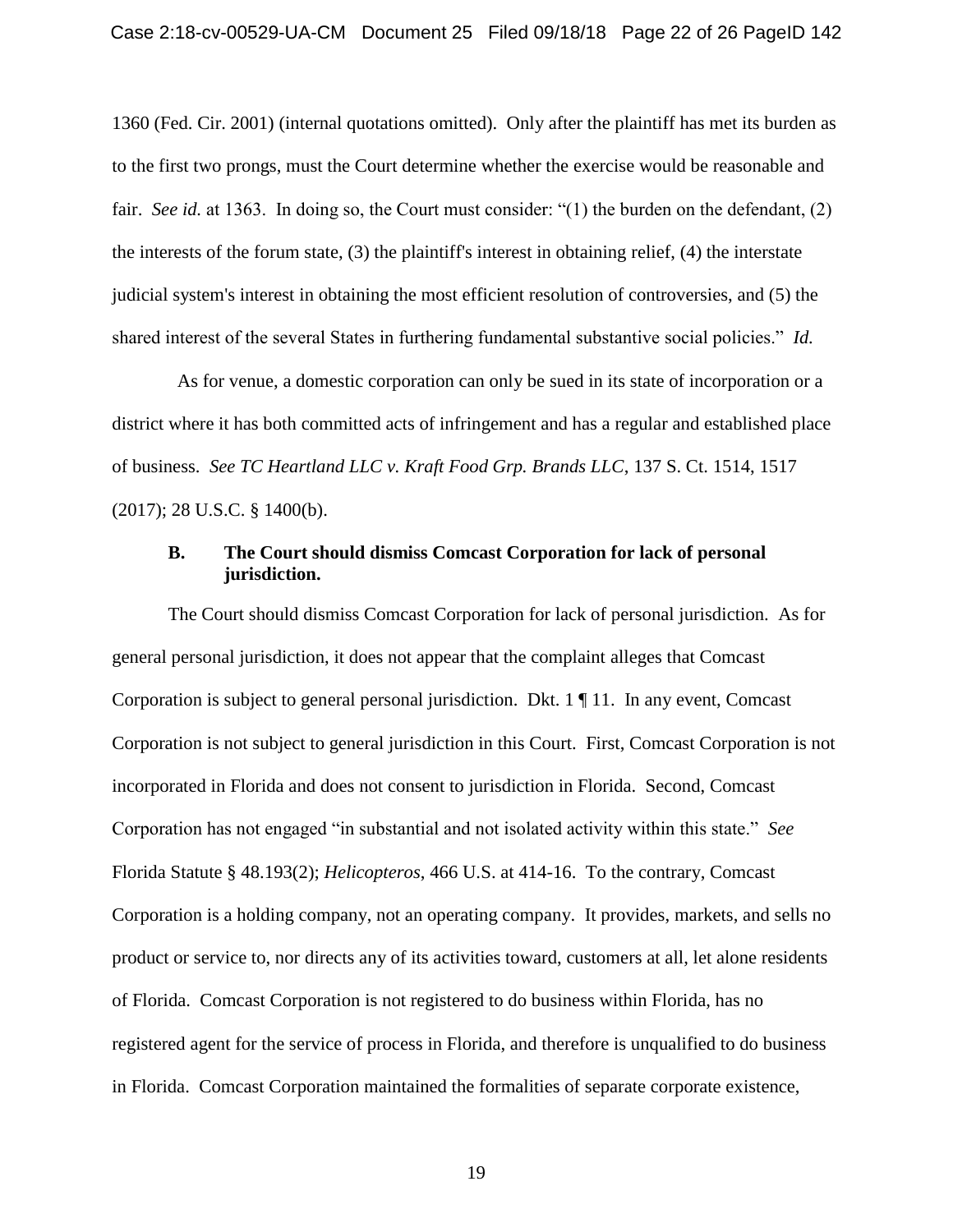including the keeping of separate books, records, and accounts. Comcast Corporation does not have day-to-day control over its subsidiaries, including any that may provide services in Florida. Any subsidiaries that may provide services in Florida would not be Comcast Corporation's agents, and neither Comcast Corporation nor its subsidiaries operate as a single enterprise with respect to any acts performed in Florida.

As to all of the foregoing facts, the complaint does not plead otherwise. Instead, the complaint lumps all of the Comcast defendants together and generically alleges jurisdiction as to all of them with no factual assertion supporting general jurisdiction as to Comcast Corporation. *Id.* Indeed, at least one court has held that general jurisdiction is not proper over Comcast Corporation because it is a "holding company that does not do any business in [the forum state]." *See Garrido v. Arena*, 2013 IL App (1st) 120466, ¶ 34 (June 18, 2013). Therefore, this Court should not exercise general jurisdiction over Comcast Corporation based on activity of its subsidiary at all, let alone based on a complaint that identifies no subsidiary or activity. *See Garrido*, 2013 IL App (1st) 120466, **[135]** (refusing to assert general jurisdiction over Comcast Corporation based solely on activity of a subsidiary in the forum).

As to specific jurisdiction, Comcast Corporation has insufficient contacts with Florida to be subject to suit in this judicial district for its purported infringement of the asserted patent. First, Comcast Corporation has not "purposefully directed [its] activities at the residents of" Florida, because as explained, Comcast Corporation does not have any consumer-facing activities. Specifically with reference to the allegations in the complaint, Comcast Corporation neither "provides products and services under the brand name 'Xfinity,' . . . to customers . . . in this judicial district," nor "develops the [allegedly] infringing Xfinity services and equipment and provides the [allegedly] infringing interactive programming guide, set-top boxes, television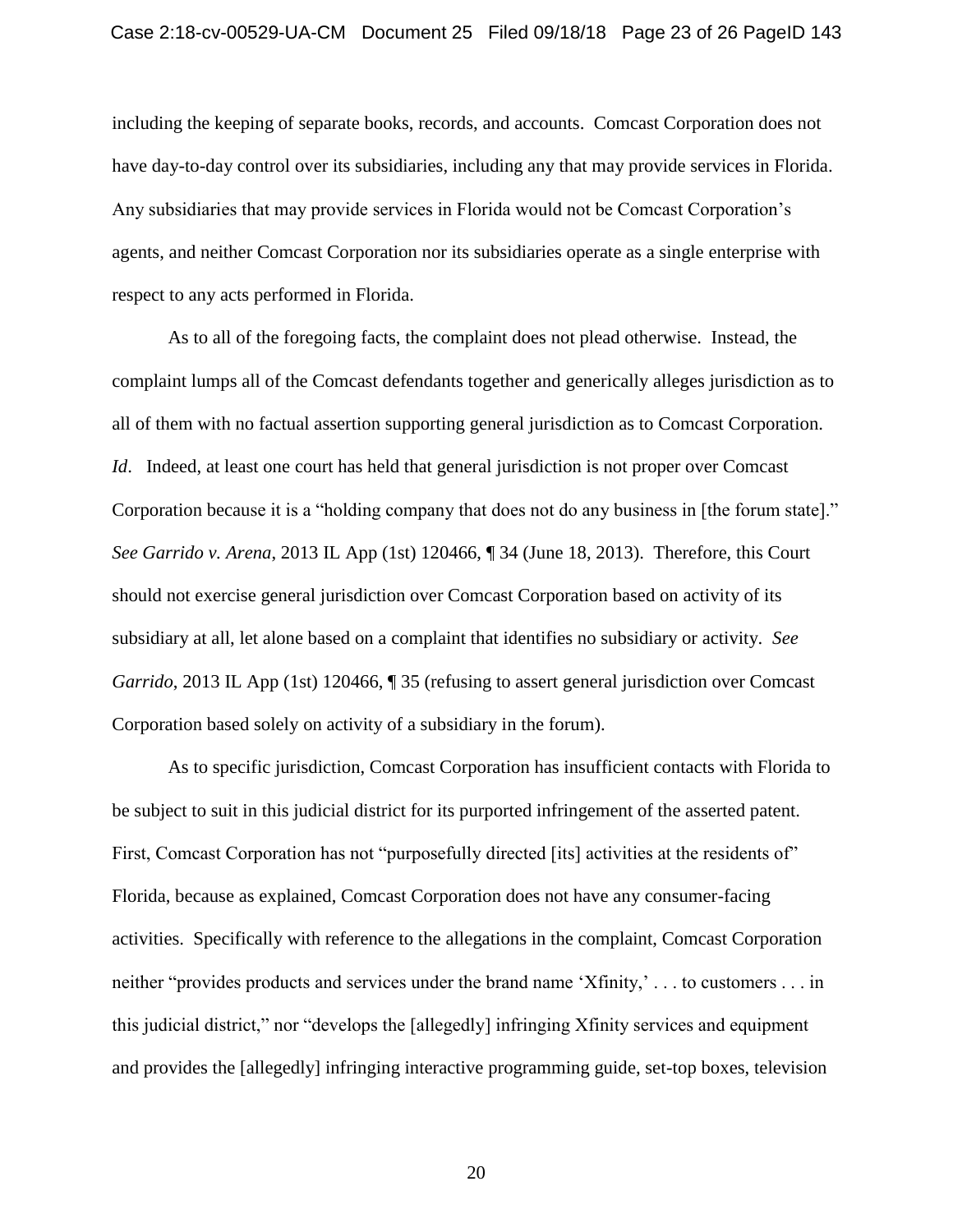systems, software apps, Wi-Fi services, and related components to customers in this judicial district." *See* Dkt. 1 ¶ 3. Comcast Corporation has not engaged, and does not engage, in any of the allegedly infringing acts anywhere, let alone within Florida. It does not make, use, offer to sell, or sell any product or service; or perform any other act that could possibly be considered infringement of the asserted patent, in Florida. The complaint does not allege otherwise. Therefore, Comcast Corporation has not "purposefully directed [any] activit[y] at residents of" Florida from which the cause of action purportedly described in the complaint "arises out of or [is] relate[d] to." For this reason, the exercise of specific personal jurisdiction under due process would not be either reasonable or fair. *See Alpha Tech.*, 2018 WL 501598, at \*4 (citing *3D Sys.*, 160 F.3d at 1378). As to Florida's long-arm statute for specific jurisdiction, as explained above, Comcast Corporation has performed no alleged activity in Florida, let alone activity related to the purported patent infringement. Therefore, even under the Florida long-arm statute, Comcast Corporation is not subject to specific personal jurisdiction.

#### **C. The Court should dismiss Comcast Corporation for improper venue.**

In addition to dismissing this action for lack of personal jurisdiction, the Court should also dismiss this action as to Comcast Corporation for improper venue. *See* Fed. R. Civ. P. 12(b)(3) & 28 U.S.C. §§ 1400(b), 1406(a). A domestic corporation can only be sued in its state of incorporation or a district where it has both committed acts of infringement and has a regular and established place of business. *See TC Heartland*, 137 S. Ct. at 1517; 28 U.S.C. § 1400(b) (Venue for an action for patent infringement is proper "where the defendant resides, or where the defendant has committed acts of infringement and has a regular and established place of business."). This action should be dismissed for improper venue first because Comcast Corporation is not incorporated, and thus does not reside, in Florida. *See TC Heartland*, 137 S. Ct. at 1517 (stating that "a domestic corporation 'resides' only in its State of incorporation for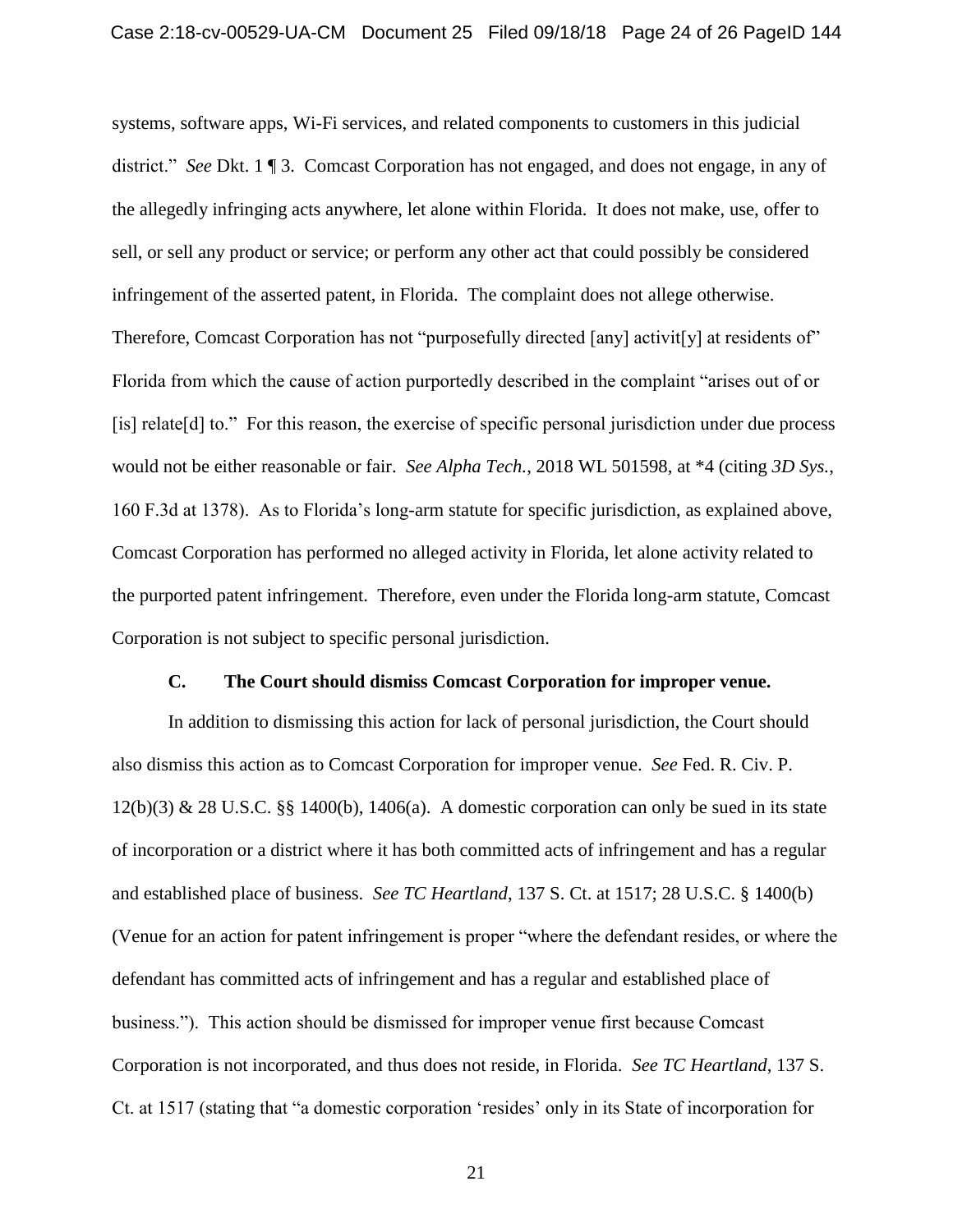purposes of the patent venue statute"). Second, as explained above, Comcast Corporation has committed no act in this District, let alone an act constituting the alleged patent infringement. Finally, Comcast Corporation maintains its principal place of business in Philadelphia, Pennsylvania. Thus, it does not have a "regular and established place of business" in this judicial district. For these reasons, venue is improper in the Middle District of Florida.

#### **VI. CONCLUSION**

The Court should dismiss WhereverTV's direct and indirect infringement claims, as well as its claim of infringement under 35 U.S.C. § 271(g). That is, the Court should dismiss this complaint in its entirety for failing to plausibly plead infringement under Rule 12(b)(6). WhereverTV's allegations lack the requisite facts necessary to show that its claims are plausible on their face, fail to put Comcast on notice of any alleged patent infringement, and are therefore insufficient under Supreme Court precedent. The Court should further dismiss Comcast Corporation under Rule 12(b)(2) for lack of personal jurisdiction and under Rule 12(b)(3) for improper venue.

Respectfully submitted this 18<sup>th</sup> day of September, 2018.

*s/Michael S. Vitale* Michael S. Vitale Florida Bar No. 17136 **BAKER & HOSTETLER LLP** SunTrust Center Suite 2300 200 South Orange Avenue Orlando, FL 32801-3432 [mvitale@bakerlaw.com](mailto:mvitale@bakerlaw.com) Telephone: 407-649-4000 Facsimile: 407-841-0168